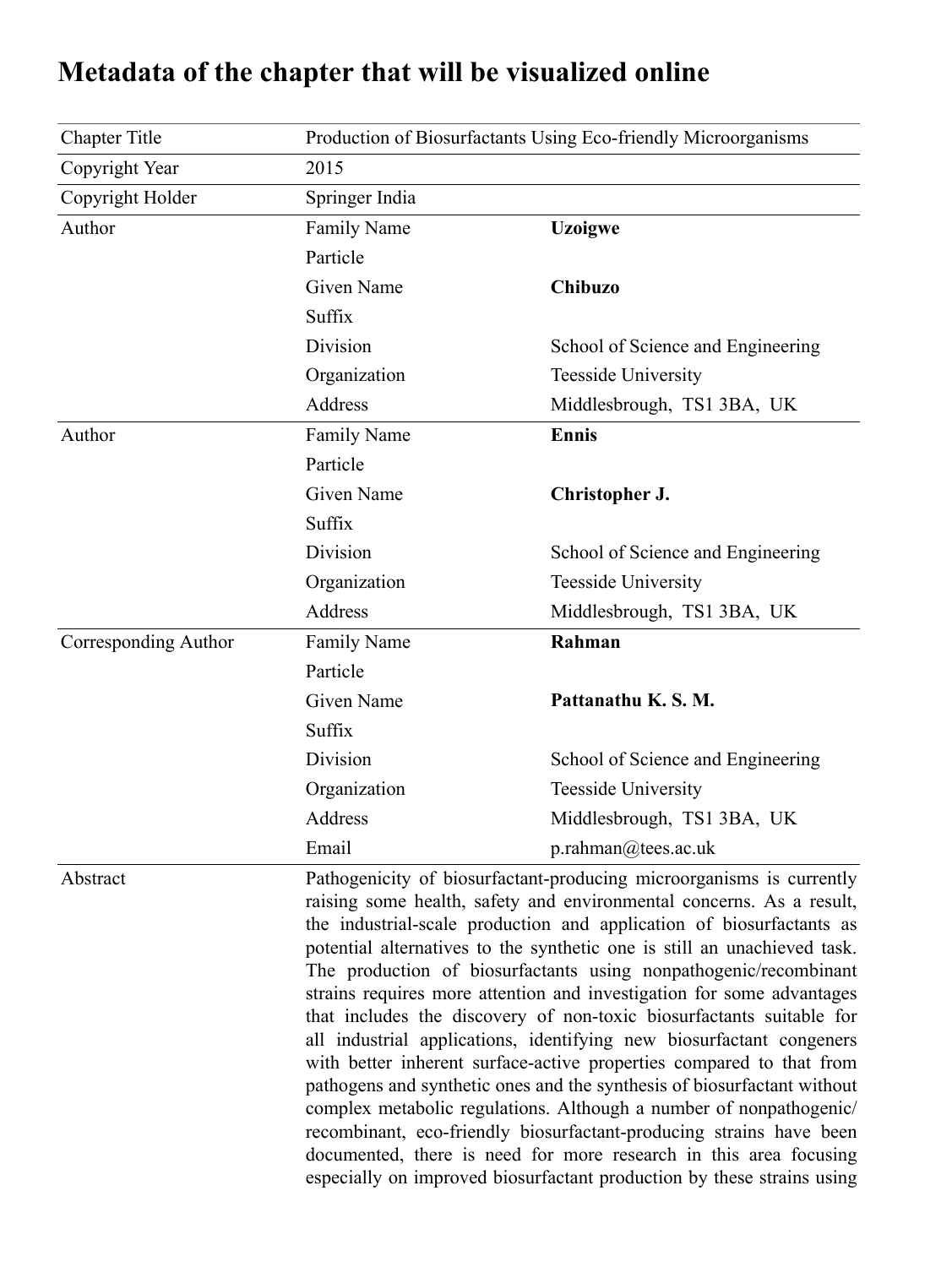optimisation processes and the discovery of new nonpathogenic/ recombinant strain using molecular techniques for future sustainability.

| Keywords           | Bioremediation - Biosurfactants - Recombinant strains - |
|--------------------|---------------------------------------------------------|
| (separated by "-") | Rhamnolipids                                            |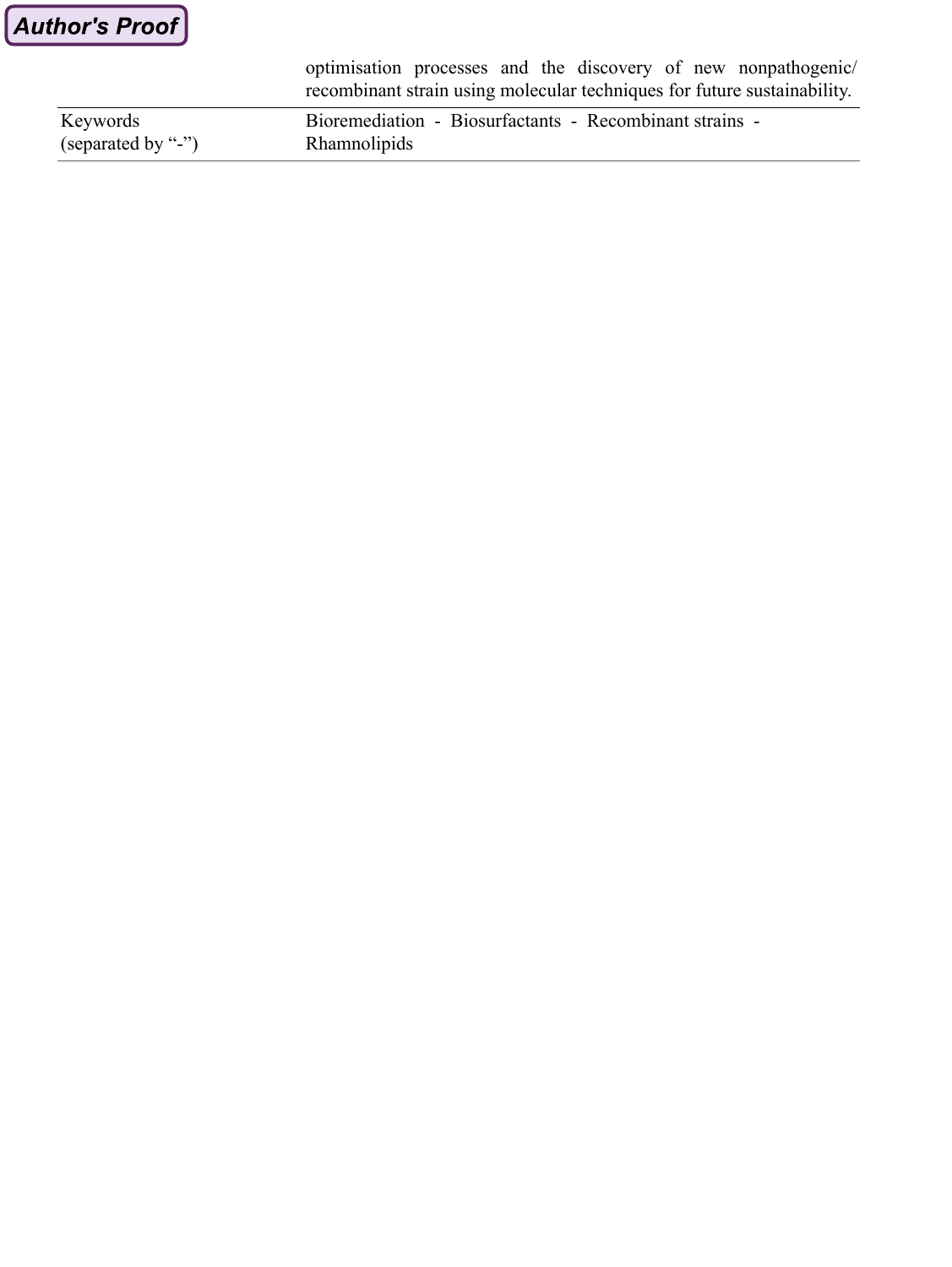### **Production of Biosurfactants Using Eco-friendly Microorganisms** 1 2

Chibuzo Uzoigwe, Christopher J. Ennis, and Pattanathu K.S.M. Rahman

### **Abstract**

Pathogenicity of biosurfactant-producing microorganisms is currently raising some health, safety and environmental concerns. As a result, the industrial-scale production and application of biosurfactants as potential alternatives to the synthetic one is still an unachieved task. The production of biosurfactants using nonpathogenic/recombinant strains requires more attention and investigation for some advantages that includes the discovery of non-toxic biosurfactants suitable for all industrial applications, identifying new biosurfactant congeners with better inherent surfaceactive properties compared to that from pathogens and synthetic ones and the synthesis of biosurfactant without complex metabolic regulations. Although a number of nonpathogenic/recombinant, eco-friendly biosurfactant-producing strains have been documented, there is need for more research in this area focusing especially on improved biosurfactant production by these strains using optimisation processes and the discovery of new nonpathogenic/recombinant strain using molecular techniques for future sustainability. 6 7 8 9 10 11 12 13 14 15 16 17 18 19 20 21

### **Keywords**

Bioremediation • Biosurfactants • Recombinant strains • Rhamnolipids

### $22$ 23

5

3 4

**1 Introduction** 24

29

Biosurfactants refer to surfactants from microbial origin and can be synthesised by several identified microorganisms including bacteria, yeast 25 26 27 206<br>2016<br>32<br>33

33 34 and fungi. Originally, majority of the surfactants used in the industries today are petrochemical based, and these surfactants are not only partially biodegradable but are also toxic to living organisms and have contributed to a wide range of environmental hazards. In addition, the production of these petrochemical-based surfactants contributes to the depletion of the world's non-renewable petrochemical resources. It has been reported that the worldwide production of

C. Uzoigwe  $\cdot$  C.J. Ennis  $\cdot$  P.K.S.M. Rahman ( $\boxtimes$ ) 35

School of Science and Engineering, Teesside University, 36

Middlesbrough TS1 3BA, UK

e-mail: [p.rahman@tees.ac.uk](mailto:p.rahman@tees.ac.uk) 37

P. Thangavel and G. Sridevi (eds.), *Environmental Sustainability: Role of Green Technologies*, DOI 10.1007/978-81-322-2056-5\_11, © Springer India 2015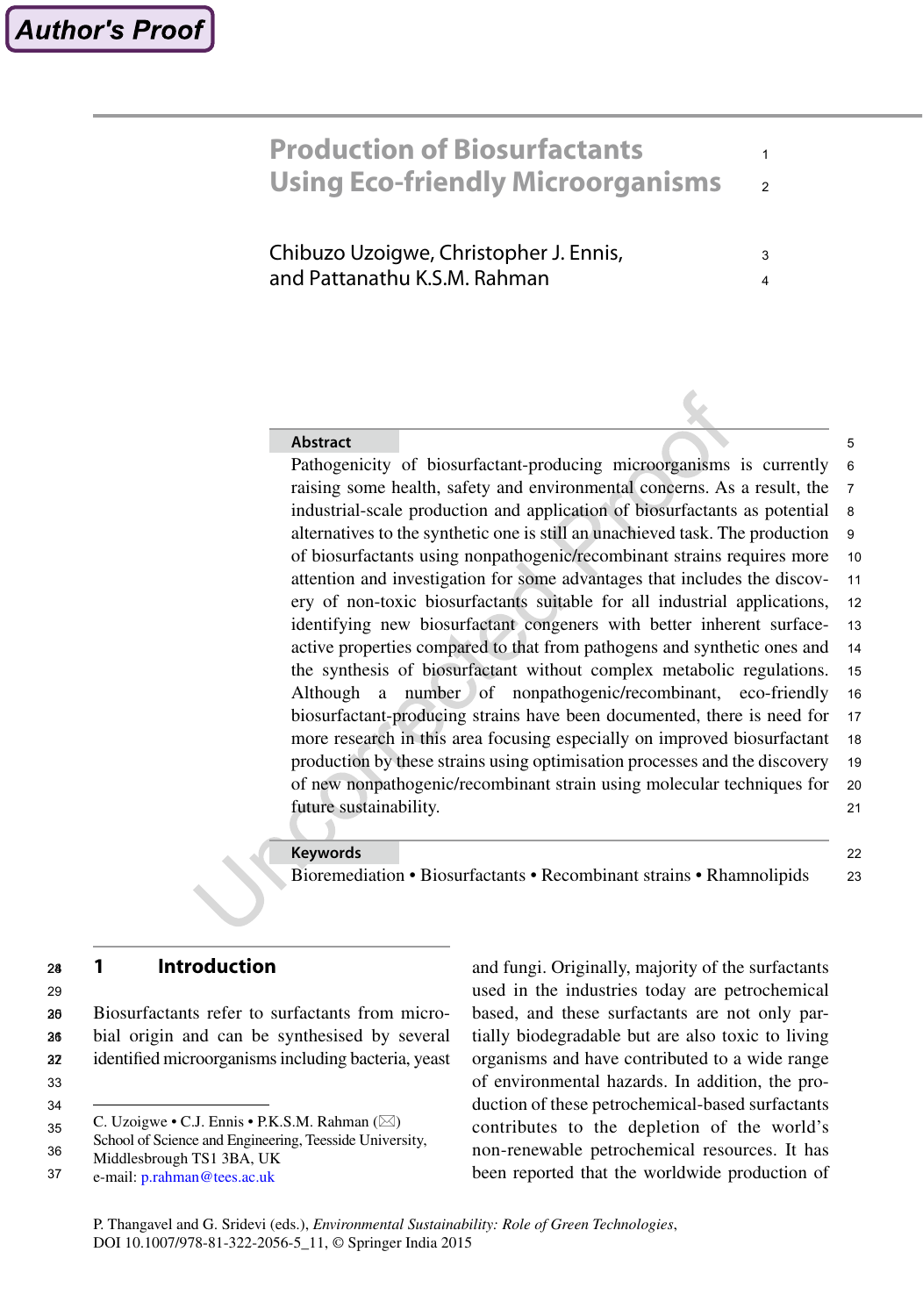synthetic surfactants is over 15 million tons per year (Van-Bogaert et al. [2007](#page-20-0)) that are employed in different industrial sectors ranging from food processing, pharmaceutical, cosmetics, detergent production, environmental cleanup (bioremediation) and enhanced oil recovery. According to Reznik et al. ([2010](#page-19-0)), the worldwide production of synthetic surfactants per annum was 13 million tons in 2008, increased by 2 % in 2009 resulting to annual turnover of US\$ 2,433 billion. The market was then expected to experience a continuous growth by 28 % from 2009 to 2012 and thereafter increase approximately by 3.5–4 %. However, biosurfactants have been reported by many researchers to have a variety of advantages over the petrochemical-based or synthetic surfactants. They display excellent surface activity and emulsification properties with very low toxicity and higher biodegradability features. They have also been found to be very effective at low concentrations and over a wide range of environmental conditions such as pH, temperature, salinity, alkalinity and acidity. Other important characteristics of these biomolecules include better environmental compatibility, lower critical micelle concentration, higher selectivity, specific activity and ability to be synthesised from renewable low-cost resources (Desai and Banat [1997](#page-16-0); Oliveira et al. [2009](#page-19-0); Rahman and Gakpe [2008\)](#page-19-0). 38 39 40 41 42 43 44 45 46 47 48 49 50 51 52 53 54 55 56 57 58 59 60 61 62 63 64 65 66

These biosurfactants due to their amphiphilic properties have found potential application in an extremely wide variety of industrial process involving emulsification, foaming, detergency, wetting, dispersing or solubilisation. In addition, biosurfactants are currently being used as antibacterial, antifungal, antiviral, antioxidant, moisturisers and antiradical and stabilising agents in the production of various industries, products ranging from cosmetics, food, pharmaceutical, agriculture and detergents. Their ability to stimulate dermal fibroblast metabolism and support healthy skin physiology has also put them on the front line as potential raw material for cosmetics such as deodorants, facial cosmetics, lotions, eye shadow, skin smoothing and anti-wrinkle and anti-ageing products (Rosenberg and Ron [1999](#page-19-0); Banat et al. [2000](#page-15-0); Rahman et al. [2002\)](#page-19-0). 67 68 69 70 71 72 73 74 75 76 77 78 79 80 81 82 83 84

The commercial viability of biosurfactants as alternatives to the synthetic surfactants has been greatly hindered due to limiting technical and economic factors including high substrate cost (Mukherjee et al. [2006\)](#page-18-0), low product yield (Maneerat [2005](#page-18-0); Thavasi et al. [2011b](#page-20-0)), product mixtures resulting in high-cost downstream recovery/purification processes (Heyd et al. [2008](#page-17-0)) and the type of producing strains (Reiling et al. [1986](#page-19-0)). Most biosurfactant-producing organisms are pathogenic and difficult to handle in large-scale industrial processes (Gunther et al. [2005](#page-16-0); Toribio et al. [2010](#page-20-0)). In this review, after a discussion of the pathogenicity of biosurfactant, producers focus on the state of the art of production of biosurfactants from nonpathogenic eco-friendly organisms and on the heterologous production by recombinant strains. 85 86 87 88 89 90 91 92 93 94 95 96 97 98 99 100 101

#### **2 Biosurfactant Production Using Pathogenic Organisms and Health and Safety Issues** 103 104 105

The development of biosurfactant production in nonpathogenic organisms is a current challenge that is receiving increased attention in order to avoid pathogenicity and complex metabolic regulations (Dusane et al. [2010](#page-16-0)) especially in rhamnolipid synthesis by *Pseudomonas aeruginosa* and to screen for novel product spectra (Müller et al. [2012](#page-18-0)). Application of crude biosurfactants from pathogens in industrial and environmental applications is largely unacceptable especially in the cosmetics, health and food sectors due to the potential presence of toxins and pigments (Nicas and Iglewski [1985](#page-18-0)). 106 107 108 109 110 111 112 113 114 115 116 117 118

## **2.1 Rhamnolipids**

Rhamnolipids are widely studied glycolipid biosurfactants synthesised in large quantities by different strains of *P. aeruginosa*. As biosurfactants, rhamnolipids play an important role for the producing organism, displaying useful physico-chemical, physiological (Zhong et al. [2007](#page-21-0)) 120 121 122 123 124 125

102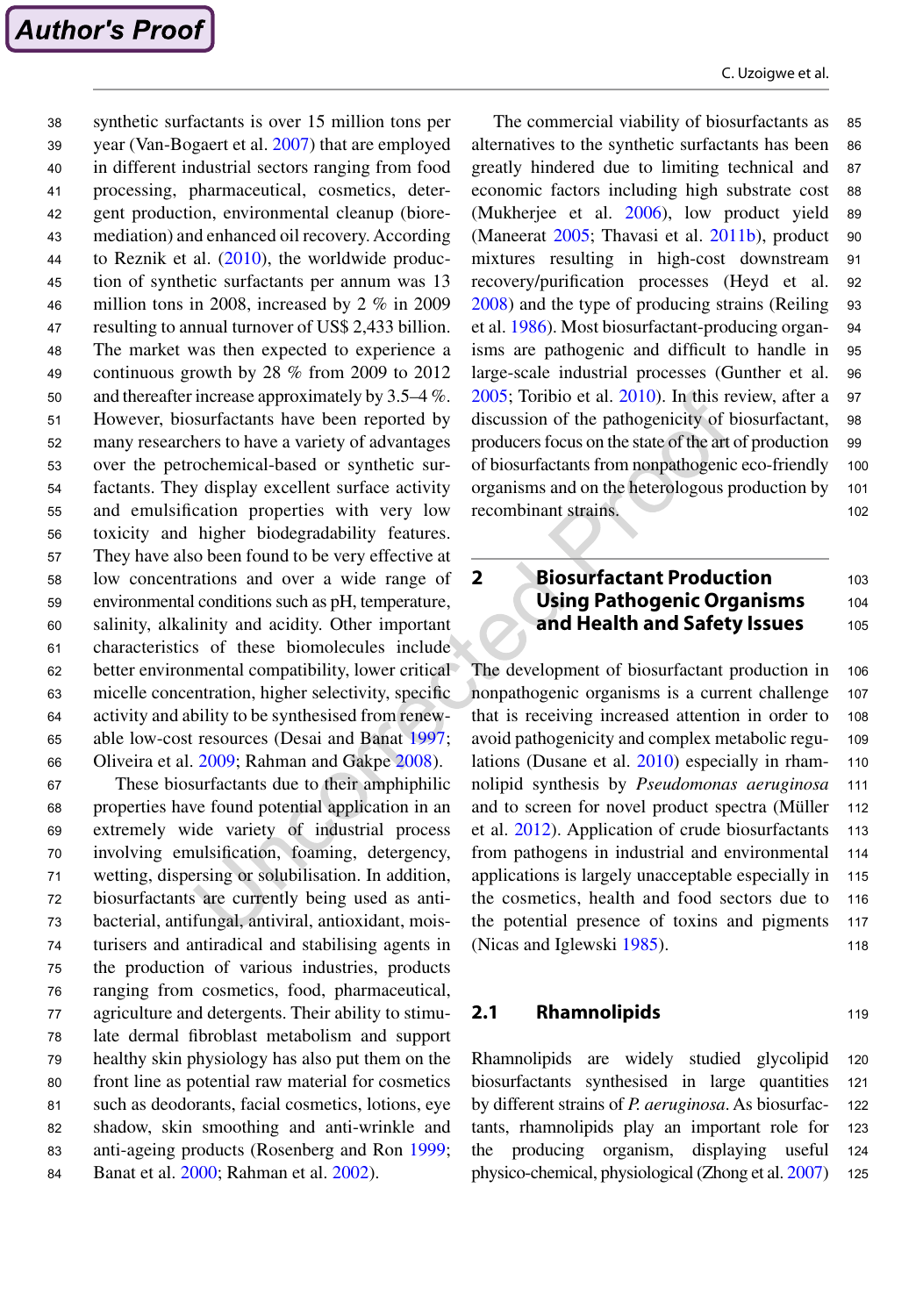Production of Biosurfactants Using Eco-friendly Microorganisms

and antimicrobial functions on other living systems (Bergstrom et al. [1946](#page-15-0); Abalos et al. [2001](#page-15-0)). Excellent emulsifying properties relative to synthetic surfactants make rhamnolipids viable alternatives due to their efficacy at low concentrations and their inherent biodegradability (Ron and Rosenberg [2002;](#page-19-0) Calvo et al. [2009](#page-15-0); Rahman et al. [2003](#page-19-0)), for example, the bioremediation of hydrocarbon-polluted sites (Thavasi et al. [2011a](#page-20-0); Jorfi et al. [2013](#page-17-0)) and in enhanced oil recovery (Amani et al. [2013](#page-15-0)). However, the industrialscale application of *P. aeruginosa* strains for rhamnolipid production is an unrealistic task: this organism is an opportunistic human pathogen (Rahman et al. [2010](#page-19-0)) and is responsible for infectious diseases in immune-compromised individuals (Goethals et al. [2001](#page-16-0)). Addressing these safety issues renders that *P. aeruginosa*-derived biosurfactant is uneconomical (Ochsner et al. [1995](#page-18-0); Tuleva et al. [2002](#page-20-0)) and unsafe for industrial processes.  $[AB8]$ 126 127 129 130 131 132 133 134 135 136 137 138 139 140 141 142 143 144 145 146

The cultivation of *P. aeruginosa*, a Gramnegative bacterium belonging to the taxonomical class of Gammaproteobacteria and the family Pseudomonadaceae, has been well studied, and the genome of strain PAO1 has been fully sequenced and annotated. The organism is found in various habitats including water, soil, plants and air, is resistant to a variety of antibiotics (Tummler et al. [1991](#page-20-0)) and is the main causative organism for cystic fibrosis and nosocomial infections. The pathogenicity of *P. aeruginosa* in cystic fibrosis was confirmed by Kownatzi et al. ([1987](#page-18-0)) who discovered rhamnolipids of up to 8 μl/ml in the sputum of *P. aeruginosa*-colonised cystic fibrosis patients. Read et al. ([1992\)](#page-19-0) also showed the presence of 65 μl/ ml rhamnolipid in the secretions of a lung removed from a cystic fibrosis patient. The cytotoxic and haemolytic effects of crude rhamnolipids from other rhamnolipid producers have been demonstrated by researchers (Häussler et al. [1998](#page-17-0), [2003](#page-17-0); Rahman et al. [2010](#page-19-0)). Rhamnolipids have been shown to be heat-stable haemolysins having haemolytic activity on various erythrocyte species (Fujita et al. 1998; Johnson and Boese-Marrazzo [1980](#page-17-0)) and  $[AUP]$ 147 148 149 150 151 152 153 154 155 156 157 158 159 160 161 162 163 164 165 166 167 168 169 170 172

cytotoxic at high concentration to immune cells (Bjarnsholt et al. [2005;](#page-15-0) Jensen et al. [2007](#page-17-0)). 173 174

Rhamnolipids from *P. aeruginosa* stimulate the release of allergy and inflammatory mediators from the mast cells such as histamine, serotonin and 12-hydroxyeicosatetraenoic acid (Bergmann et al. [1989;](#page-15-0) McClure and Schiller [1992;](#page-18-0) König et al. [1992](#page-18-0); Cosson et al. [2002;](#page-16-0) Andrä et al. [2006](#page-15-0)). Furthermore, rhamnolipids have been associated with several dysfunctions in the lungs and the entire respiratory tract. These include inhibition of ciliary function, damage to bronchial epithelium, alteration of respiratory epithelial ion movement and induction of the release of mucus conjugates from human bronchial mucosa, and very recently it has been reported that rhamnolipid synthesis is an important prerequisite for the invasion of *P. aeruginosa* into human respiratory epithelial cells (Stutts et al. [1986;](#page-20-0) Graham et al. [1993](#page-16-0); Fung et al. [1995](#page-16-0); Zulianello et al. [2006\)](#page-21-0). *P. aeruginosa* has been classified as biosafety level 2 organism due to the health and safety issues associated with the organism as well as the cytotoxic properties of their rhamnolipid species. 175 176 177 178 179 180 181 182 183 184 185 186 187 188 189 190 191 192 193 194 195 196 197

These safety concerns inhibit the economic viability of large-scale rhamnolipid production from *P. aeruginosa*. Such viability is further compromised by the involvement of complex quorum sensing and transcriptional mechanisms (Soberón-Chávez et al. [2005](#page-20-0)). Furthermore, the purification and treatment of the rhamnolipid yield from *P. aeruginosa* are also costly at the industrial scale, and it is important to note that rhamnolipids produced from *P. aeruginosa* fermentation cannot be considered as safe raw materials in the production of food, pharmaceutical and cosmetics products. Thus there is need to explore for new nonpathogenic natural rhamnolipid producers. A survey of biosurfactants produced by pathogenic strains is presented in Table [1](#page-5-0) together with their pathogenesis in humans, plants and animals. 198 199 200 201 202 203 204 205 206 207 208 209 210 211 212 213 214 215

Rhamnolipids are also produced by *Burkholderia* species; some of these organisms such as *B. cepacia* have been identified as human pathogens. This organism capable of producing a 216 217 218 219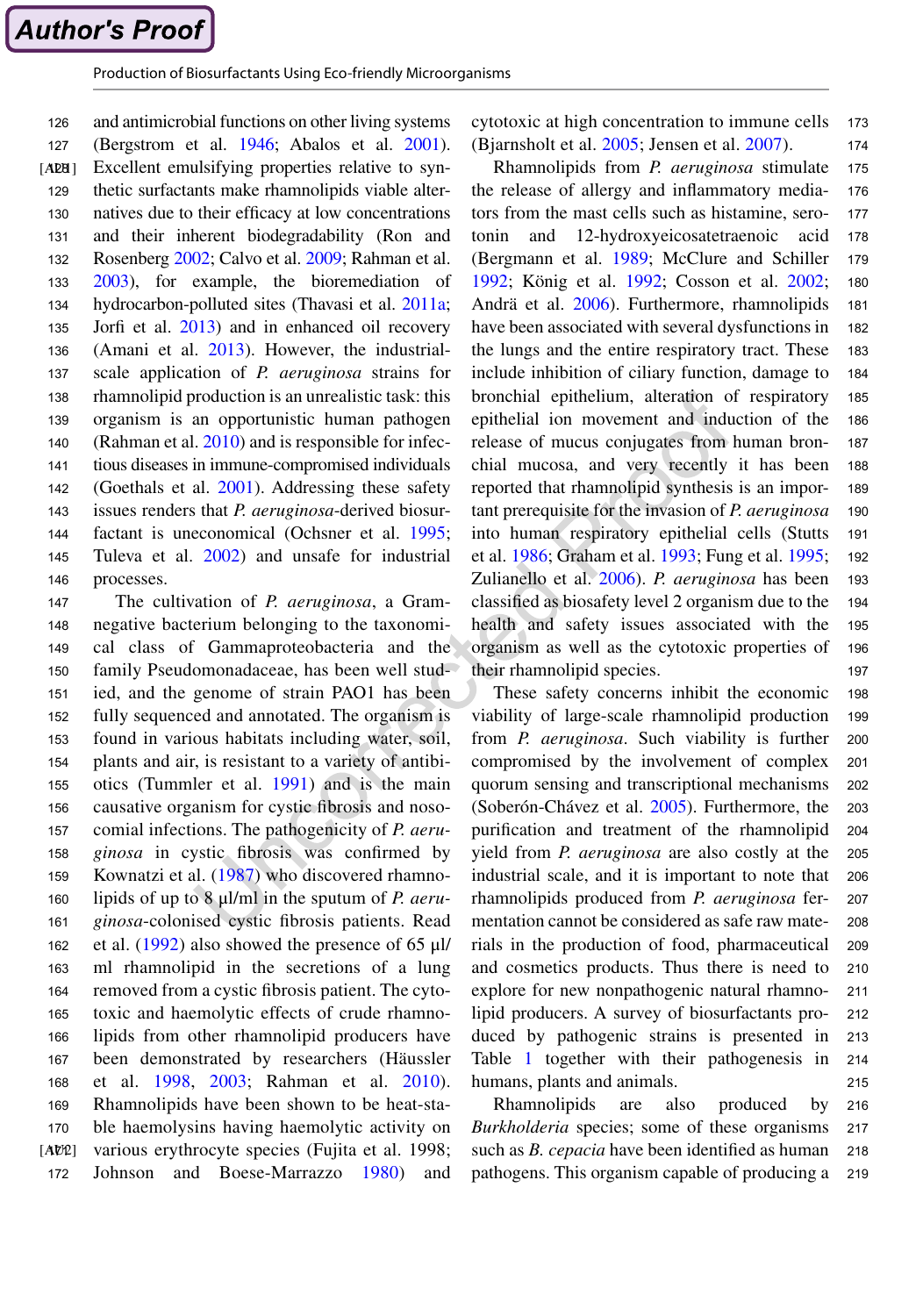<span id="page-5-0"></span>

|                       | Pathogenic producers                         | Pathogenicity                                                                                                                                                                                      | References                                                                                           |
|-----------------------|----------------------------------------------|----------------------------------------------------------------------------------------------------------------------------------------------------------------------------------------------------|------------------------------------------------------------------------------------------------------|
| Rhamnolipids          | Pseudomonas<br>aeruginosa                    | Cystic fibrosis, respiratory<br>infections, multidrug resistant                                                                                                                                    | Thavasi et al. (2011b),<br>Jorfi et al. (2014), Kownatzi<br>et al. (1987)                            |
|                       | Burkholderia cepacia                         | Lung infection, pneumonia                                                                                                                                                                          | St Denis et al. (2007), Yalçin<br>and Ergene (2010)                                                  |
|                       | <b>Burkholderia</b><br>pseudomallei          | Melioidosis                                                                                                                                                                                        | Andrea et al. (2008), Howe<br>et al. (2006)                                                          |
|                       | Burkholderia plantarii                       | Fire blight disease of apple<br>and pear trees                                                                                                                                                     | Hörmann et al. (2010),<br>Mitchell and Teh (2005)                                                    |
|                       | Burkholderia glumae                          | Rot of rice grains and<br>seedlings                                                                                                                                                                | Urakami et al. (1994), Costa<br>et al. $(2011)$                                                      |
|                       | Renibacterium<br>salmoninarum                | Bacterial kidney disease of<br>salmonid fish                                                                                                                                                       | Christova et al. (2004), Wiens<br>et al. (2008)                                                      |
| Glycolipids           | Pantoae agglomerans                          | Bacteraemia, wound<br>infection, arthritis, infection<br>of soft tissues bones and<br>joints in children                                                                                           | Vasileva-Tonkova and<br>Geshava (2007), Jacobucci<br>et al. (2009), Koo et al. (2006)                |
|                       | Nocardia<br>otitidiscaviarum                 | Pulmonary nocardiosis, brain<br>abscess, actinomycetoma                                                                                                                                            | Vyas and Dave (2011), Pelaez<br>et al. (2009), Chi et al. (2013)                                     |
|                       | Alcaligenes faecalis                         | Post-operative<br>endophthalmitis, peritonitis                                                                                                                                                     | Kaliaperumal et al. (2006),<br>Kahveci et al. (2011),<br>Bharali et al. (2011)                       |
| Trehalose mycolates   | Acinetobacter<br>calcoaceticus IMV<br>B-7241 | Urinary tract infections,<br>respiratory tract infections,<br>post-operative infections                                                                                                            | Pirog et al. (2013),<br>Pal and Kale (1981)                                                          |
| Phospholipids         | Klebsiella pneumoniae                        | Haemorrhage/necrosis, upper<br>and lower respiratory tract<br>infections, osteomyelitis,<br>UTI, diarrhoea, wound<br>infection, meningitis,<br>bacteraemia, septicaemia,<br>ankylosing spondylitis | Jamal et al. (2012), Rashid<br>and Ebringer (2007), Ryan<br>and Ray (2004), Limbago<br>et al. (2012) |
| Lipopeptides          | Serratia marcescens                          | Urinary tract infections,<br>nosocomial bacteraemia,<br>meningitis, endocarditis                                                                                                                   | Ibrahim et al. $(2013)$ ,<br>Anyanwu et al. (2010),<br>Körner et al. (1994)                          |
|                       | <b>Inquilinus limosus</b><br>KB3             | Cystic fibrosis, multidrug-<br>resistant lung infections                                                                                                                                           | Saimmai et al. (2013),<br>Wellinghausen et al. (2005),<br>Hayes et al. $(2009)$                      |
| Heteropolysaccharides | Cronobacter sakazakii                        | Bacteraemia, meningitis,<br>necrosis, enterocolitis,<br>contamination of infant<br>formula                                                                                                         | Lai (2001), Jain et al. (2012),<br>CDC (2002)                                                        |

**Table 1** Biosurfactant production by pathogenic bacterial strains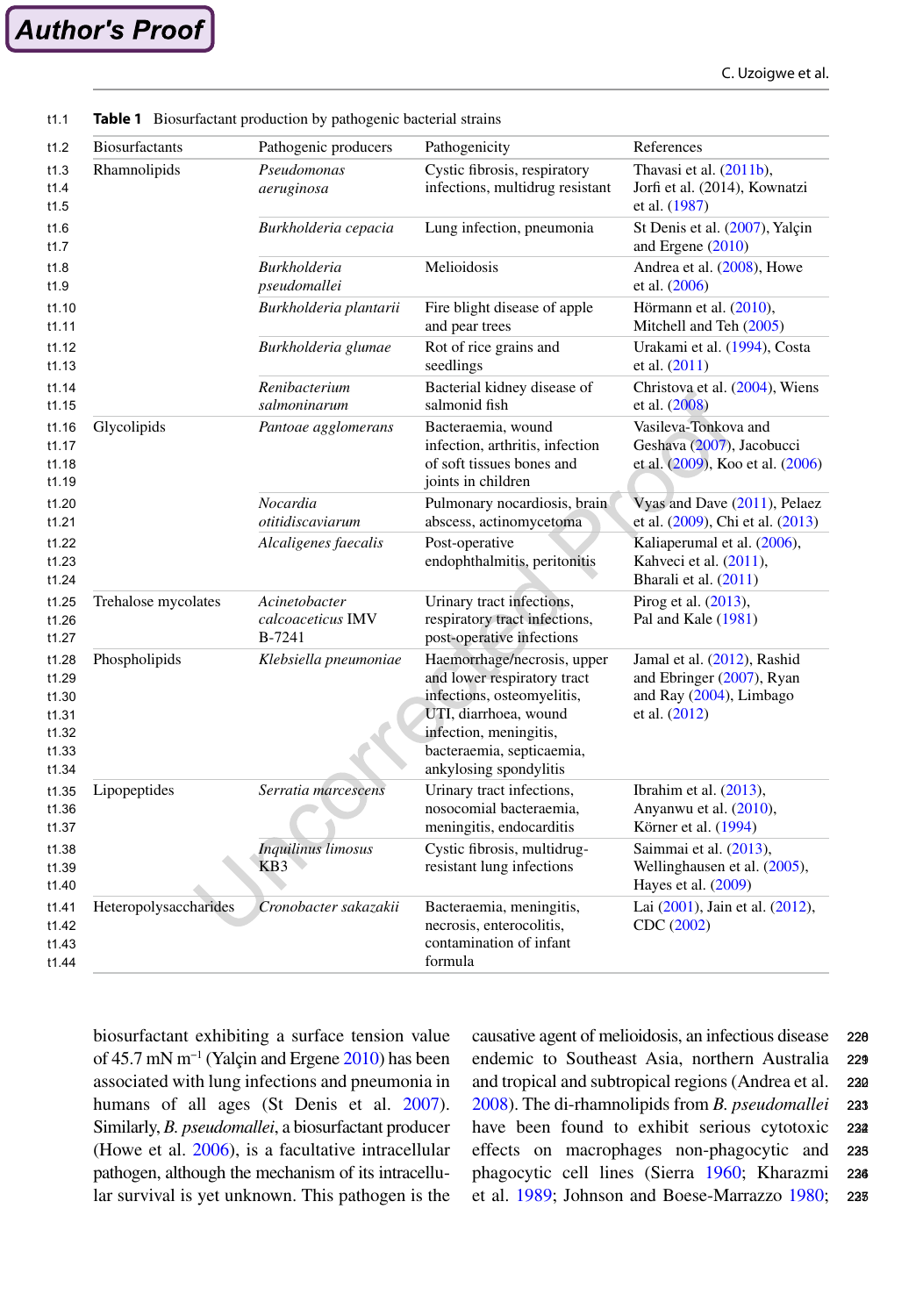Fujita et al. [1988\)](#page-16-0). Di-rhamnolipids have also been reported to be cytolytic to human monocyte-derived macrophages and can inhibit the phagocytic response of macrophages even at low concentration. 236 237 238 239 240

*Burkholderia plantarii* DSM 9509 has been demonstrated to be the most prominent rhamnolipid producer. According to Hörmann et al. [\(2010](#page-17-0)) and Walter ([2009\)](#page-21-0), *B. plantarii* DSM 9509 produced Rha2- $C_{14}$ - $C_{14}$  congeners that reduced the surface tension of water to 29.4 mN m−1 with critical micelle concentrations (CMC) between 15 and 20 mg L−1. The maximum rhamnolipid concentration during 0.5 L bioreactor cultivation was 45.75 mg  $L^{-1}$ . However, this organism is a plant pathogen responsible for the fire blight disease of apple and pear trees, and the di-rhamnolipid from *B. plantarii* is an endotoxin (Mitchell and Teh  $2005$ ). Costa et al.  $(2011)$  $(2011)$  $(2011)$  also showed rhamnolipid concentration of 1 g  $L^{-1}$  in *B. glumae* AU6208 at 34 °C, 2 % canola oil and 100 mM urea, but this organism is toxic to rice grain and seedlings. 241 242 243 244 245 246 247 248 249 250 251 252 253 254 255 256 257 258

*Renibacterium salmoninarum* is a diplobacillus fastidious bacterium identified as potent biosurfactant producer on n-hexadecane as a carbon source (Christova et al. [2004](#page-15-0)). It is also interesting to know that this bacterium produces the two typical rhamnolipid as in *P. aeruginosa* and has the potential of being useful in natural degradation of hydrophobic pollutants due to its high cell hydrophobicity. Despite these promising characteristics, this organism has raised a significant ecological concern. It causes a haemorrhagic infection known as bacterial kidney infection (BKD) or salmonid kidney disease in young salmonid fish (Wiens et al. [2008\)](#page-21-0). 259 260 261 262 263 264 265 266 267 268 269 270 271 272

#### **2.2 Glycolipids and Trehalose Mycolates** 273 274

Glycolipid production by other known pathogens has been reported. The Antarctic facultative anaerobe *Pantoea agglomerans* is a biosurfactant producer with hydrocarbon compounds (hexane, kerosene and paraffin) as growth substrates (Vasileva-Tonkova and Gesheva [2007](#page-20-0); Jacobucci 275 276 277 278 279 280

et al. [2009](#page-17-0)). *Pantoea* sp. has also been reported as producers of high levels of exopolysaccharides with maximum production of 21 g  $L^{-1}$  in 24 h on glucose fructose and sucrose. However, *Pantoea* sp. have recently been consistently linked with infections in humans (wound, blood, soft tissue, bone and urinary tract infections) and plants (Da Baere et al. [2004](#page-16-0); Fullerton et al. [2007](#page-16-0); Kratz et al. [2003](#page-18-0)). These organisms have also been associated with bacteraemia outbreaks in many patients through their contact with contaminated cotton pledgets (Koo et al. [2006](#page-18-0); Silvi et al. [2013](#page-20-0)). 281 282 283 284 285 286 287 288 289 290 291 292

Production of glycolipid biosurfactant has been reported for *Nocardia otitidiscaviarum*, a marine strain. The biosurfactant possessed increased cell hydrophobicity, making it very potent for bioremediation of oil-polluted sites (Vyas and Dave [2011](#page-21-0)). Recently, these bacterial species have been identified as causative agents in a couple of clinical infections ranging from pulmonary nocardiosis, brain abscess and actinomycetoma (Pelaez et al. [2009;](#page-19-0) Chi et al. [2013](#page-15-0)). 293 294 295 296 297 298 299 300 301 302

*Alcaligenes faecalis* has been reported by Bharali et al. [\(2011](#page-15-0)) as a producer of biosurfactant exhibiting excellent surface activity using different hydrocarbon substrates. However, *A. faecalis* is a known pathogen infecting human and domesticated birds such as chickens and turkeys (Simmons et al. [1981\)](#page-20-0). Kaliaperumal et al. ([2006](#page-17-0)) reported *A. faecalis* as the causative agent in post-operative endophthalmitis in human eye resulting in symptoms such as swelling of the eyelid, redness and permanent loss of vision. In addition, Kahveci et al. [\(2011](#page-17-0)) have reported a link between the developments of peritonitis to contamination of catheters by *A. faecalis*. The pathogenic mechanism of this microbe is largely unknown. 303 304 305 306 307 308 309 310 311 312 313 314 315 316 317 318

Rosenberg et al. [\(1989](#page-19-0)) identified *Acinetobacter calcoaceticus* A2 as a producer of an extracellular anionic surfactant referred to as biodispersan or emulsan which is a high molecular weight bio-surfactant. Pirog et al. ([2009](#page-19-0)) have also reported the production of low molecular weight biosurfactant by *A. calcoaceticus* IMV B-7241 which was confirmed to be trehalose mycolates by enzymatic studies. *A. calcoaceticus* has been described as a commensal in humans but is also 319 320 321 322 323 324 325 326 327 328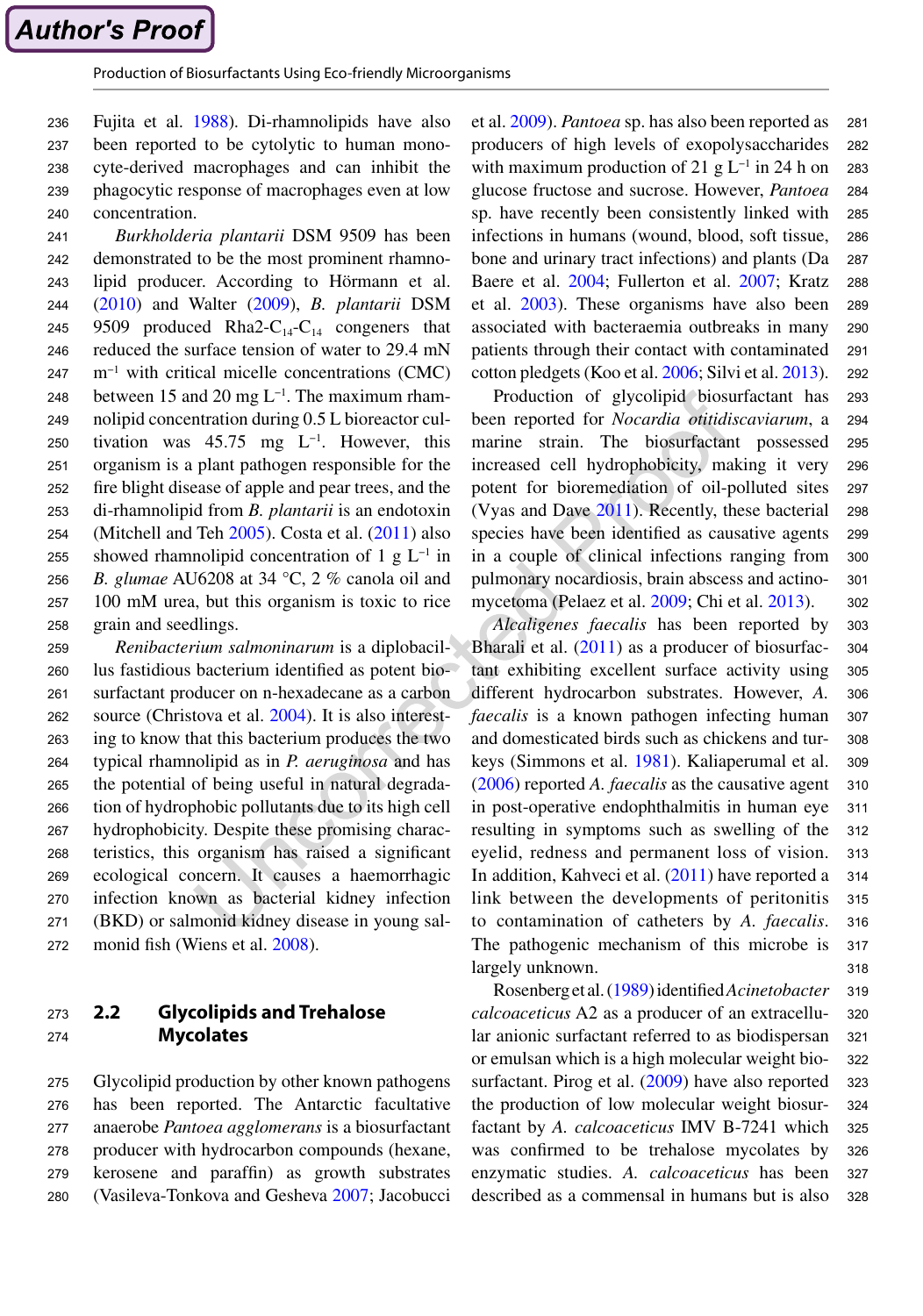C. Uzoigwe et al.

responsible for many clinical infections as an opportunistic pathogen. These infections include urinary tract infection, pneumonia, respiratory tract infection and post-operative infections (Pal and Kale [1981](#page-19-0)). 329 330 331 332 333

#### **2.3 Phospholipids and Lipopeptides** 334 335

Biosurfactant production by a prominent member of the *Klebsiella* genus known as *Klebsiella pneumoniae* has been identified. According to Jamal et al. ([2012](#page-17-0)), *Klebsiella pneumoniae* WMF02 showed increased biosurfactant production after medium optimisation with a maximum yield of 85 g L−1 and surface tension reduction of 25.70 mN m<sup>-1</sup> compared to the non-optimised medium (36.2 mN m−1). This organism has shown the promising potential of a good biosurfactant producer, but its application will involve certain health and safety risks. *K. pneumoniae* is a significant human pathogen causing different destructive effects to the human upper and lower respiratory tracts if inhaled which includes pneumonia and bronchitis. Other notable infections caused by this organism include diarrhoea, wound infections, osteomyelitis, meningitis, bacteraemia and septicaemia (Ryan and Ray [2004](#page-19-0)). Recently, these bacterial strains have been reported as resistant to antibiotics especially carbapenem antibiotics (Limbago et al. [2012](#page-18-0)). They have also been associated with a chronic inflammatory spinal and large joint arthritic condition known as ankylosing spondylitis (AS) affecting young-aged males (Rashid and Ebringer [2007\)](#page-19-0). 336 337 338 339 340 341 342 343 344 345 346 347 348 349 350 351 352 353 354 355 356 357 358 359 360 361

*Serratia marcescens* is a multidrug-resistant pathogen causing infections in different hosts ranging from plants, animals and humans. This bacterium produces a lipopeptide biosurfactant known as serrawettin (Dusane et al. [2011](#page-16-0)). The biosurfactant is very potent and has been reported in literature to reduce the surface tension of water from 72 to 37 mN m−1, emulsifying kerosene and diesel with a maximum emulsion index of 72 % and 40 %, respectively (Wei et al. [2004](#page-21-0)). Ferraz et al. ([2002\)](#page-16-0) also reported biosurfactant production by *S. marcescens* strains. The biosurfactant 362 363 364 365 366 367 368 369 370 371 372 373

reduced the surface tension of the culture medium from 64.54 to 29.57 mN m<sup>-1</sup>, while the crude biosurfactant reduced the surface tension of water from 72 to 28.70 mN m<sup>-1</sup>. However, this bacterium cannot stand the chance of being used for industrial-scale production of biosurfactant due to its pathogenicity. Most importantly, serrawettin biosurfactant is a virulence factor, and *S. marcescens* strains have been linked with a of number infections including nosocomial infections bacteraemia, urinary tract infections, meningitis and endocarditis (Anyanwu et al. [2010](#page-15-0); Körner et al. [1994](#page-18-0)). According to a report by the Centers for Disease Control in the USA, *S. marcescens* was confirmed as the main causative organism in the Alabama hospital outbreaks that happened in 2011 affecting 19 patients with 10 deaths. 374 375 376 377 378 379 380 381 382 383 384 385 386 387 388 389 390

Saimmai et al. ([2013\)](#page-20-0) identified a Gramnegative bacterium *Inquilinus limosus* KB3 capable of producing lipopeptide biosurfactant using palm oil cake as a carbon source. The biosurfactant reduced the surface tension of water from 72 to 25.5 mN m<sup>-1</sup> with a maximum yield of 5.13 g L<sup>-1</sup> and CMC at 9 mg L<sup>-1</sup>. The genus *Inquilinus* was first defined in 2002 based on the molecular analysis of 51 unknown cystic fibrosis isolates. This group of organisms is unrelated to *P. aeruginosa* and *B. cepacia. Inquilinus limosus* has been reported as a multidrug-resistant pathogen and has been isolated from the lungs of cystic fibrosis patients (Wellinghausen et al. [2005](#page-21-0); Hayes et al. [2009\)](#page-17-0). 391 392 393 394 395 396 397 398 399 400 401 402 403 404 405

## **2.4 Heteropolysaccharides**

Jain et al. ([2012](#page-17-0)) reported the production of a heteropolysaccharide biosurfactant by an alkaliphilic bacterium, *Cronobacter sakazakii*, formerly known as *Enterobacter sakazakii*. The biosurfactant comprised of total sugars (733 %), reducing sugars (1,464 %), protein (119 %), uronic acid  $(1,598\%)$  and sulphate  $(6,015\%)$ . The monosaccharide moieties in this biosurfactant were revealed by GC-MS as glucose (14 %), mannose (24 %), galactose (14 %), xylose (20 %) and arabinose (19 %). The extracted biosurfactant from this bacterium efficiently emulsified aliphatic 407 408 409 410 411 412 413 414 415 416 417 418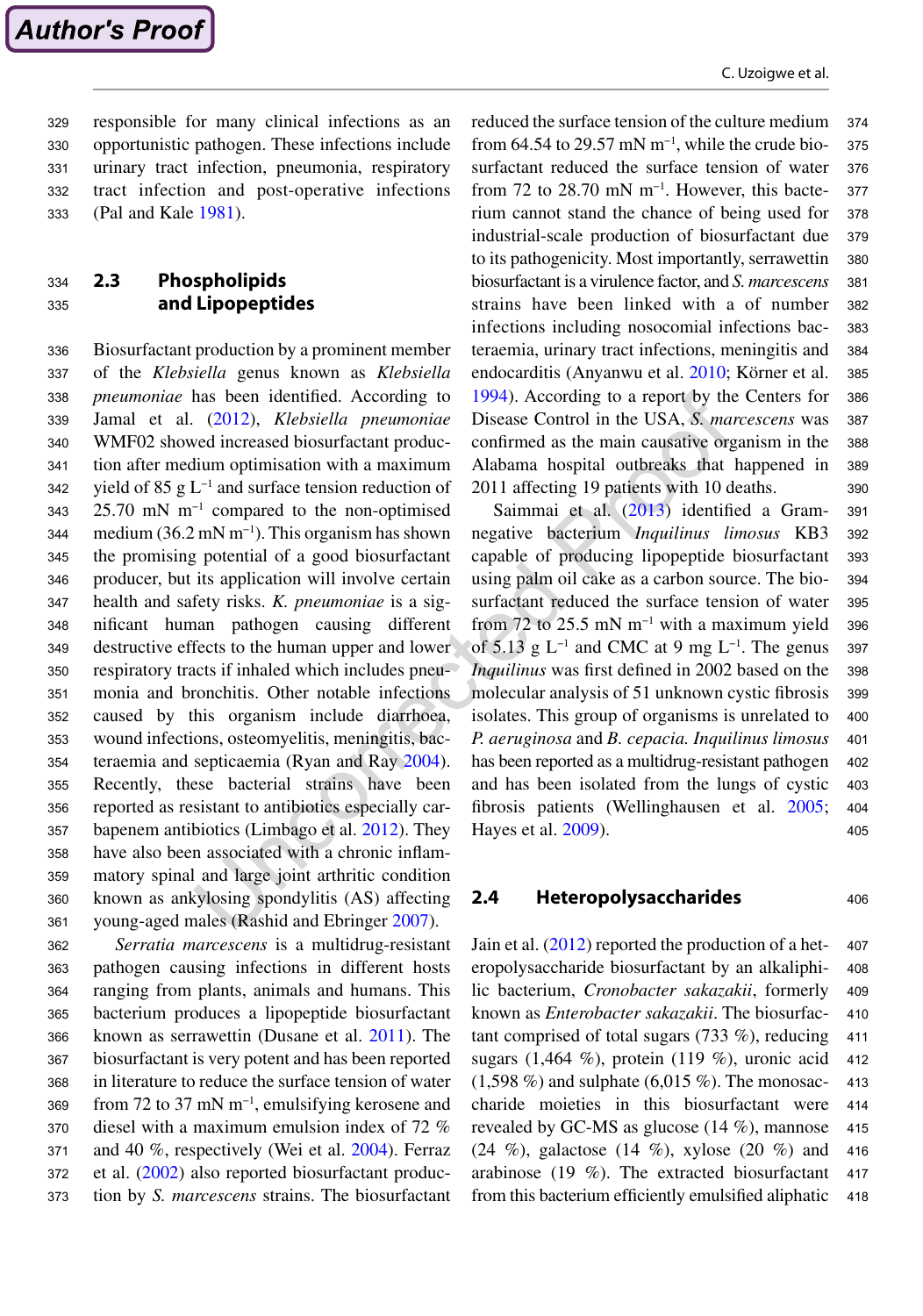and aromatic hydrocarbons forming stable emulsions in the presence of xylene, cyclohexane, cyclooctane, toluene, carbon tetrachloride, dichloromethane, cottonseed, jojoba and groundnut oil at 1 mg mL<sup>-1</sup>. The inherent properties of the biosurfactant make it a potential candidate for bioremediation of oil and hydrocarbons. However, *Cronobacter sakazakii* is a Gramnegative pathogenic bacterium (Lai [2001](#page-18-0)), reported as the cause of meningitis bacteraemia, necrosis and enterocolitis in infants. Infections have been associated with the use of powdered infant formula contaminated with the bacterium (Bowen and Braden [2006](#page-15-0); CDC [2002\)](#page-15-0). 419 420 421 422 423 424 425 426 427 428 429 430 431 432

The industrial application of pathogenic biosurfactant producers is clearly problematic based on the pathogenic effects of the organisms and their products on humans and animals. Additionally, some of these pathogens exhibit multidrug resistance and have recorded high mortality rates from their associated diseases. Therefore, they are now considered as potential biological warfare agents and as such are not potential biological models for industrial biotechnological processes (Walter [2009\)](#page-21-0). For this combination of security and health reasons, there is a need to develop industrial processes based on nonpathogenic biosurfactant-producing strains. 433 434 435 436 437 438 439 440 441 442 443 444 445 446

#### **3 Biosurfactant Production Using Nonpathogenic Organisms** 447 448 449

Recently, due to the health and safety issues associated with some biosurfactant-producing strains, research towards identifying new nonpathogenic producers and biotechnological production of biosurfactants using recombinant/mutant strains has been given more attention. The advantages of using nonpathogenic organisms may include production of biosurfactants with various congener species, including the possibility of biosurfactants with less or no cytotoxic effects on living cells, and disconnection of their synthetic pathways from complex mechanisms such as quorum sensing in rhamnolipid synthesis. 450 451 452 453 454 455 456 457 458 459 460 461 462

Nonpathogenic natural producer strains and their biosurfactant types identified to date have been reported (Table [2\)](#page-9-0). 463 464 465

#### **3.1 Rhamnolipids** 466

Novel natural producers of rhamnolipids identified as *P. clemancea* nov. and *P. teessidea* nov. have been reported by Rahman et al. ([2010](#page-19-0)). Rhamnolipid production can be achieved with *Pseudomonas* sp. other than *P. aeruginosa. Pseudomonas fluorescens* is a nonpathogenic Gram-negative, rod-shaped bacterium that has been found to produce biosurfactants as well as useful enzymes (cellulase, pectinase), selfdefence factors (hydrogen cyanide), siderophores (pyochelin, pyoverdine), antibiotics (pyrrolnitrin, pyoluteorin) and 2,4-diacetylphloroglucinol, a molecule that can break down plant-derived carbohydrates, enhance host immune mechanisms and inhibit phytopathogens and bacteriophages (Stover et al. [2000](#page-20-0); Paulsen et al. [2005](#page-19-0)). This organism has been reported as a degrader of certain environmental pollutants such as styrene, TNT and polycyclic aromatic hydrocarbons and as a result has been employed in many bioremediation processes. 467 468 469 470 471 472 473 474 475 476 477 478 479 480 481 482 483 484 485 486 487

The production of a thermostable rhamnolipid biosurfactant with excellent foaming and emulsifying stability by *P. fluorescens* was reported by Abouseoud et al. ([2007](#page-15-0)). The biosurfactant was stable at 100 °C and retained its positive effect on surface tension (34–30 mN m<sup>-1</sup>) even at high pH values. Stoimenova et al. ([2009\)](#page-20-0) isolated from industrial wastewater *P. fluorescens* HW-6 capable of producing rhamnolipid biosurfactants at relatively high levels on various carbon substrates including hexadecane, vegetable oil, mineral oil and glycerol. The culture supernatant of the strain exhibited a reduction in surface tension to 28.4 mN m−1. Vasileva-Tonkova et al. ([2006\)](#page-20-0) also reported production of rhamnolipid biosurfactant by *P. fluorescens* HW-6 at concentrations of 14–20 g L−1 on hexadecane and interfacial tension of 35 mN m−1, possessing a low critical micelle concentration value of 20 mg  $L^{-1}$ . Recently, a 488 489 490 491  $492$ 493 494 495 496 497 498 499 500 501 502 503 504 505 506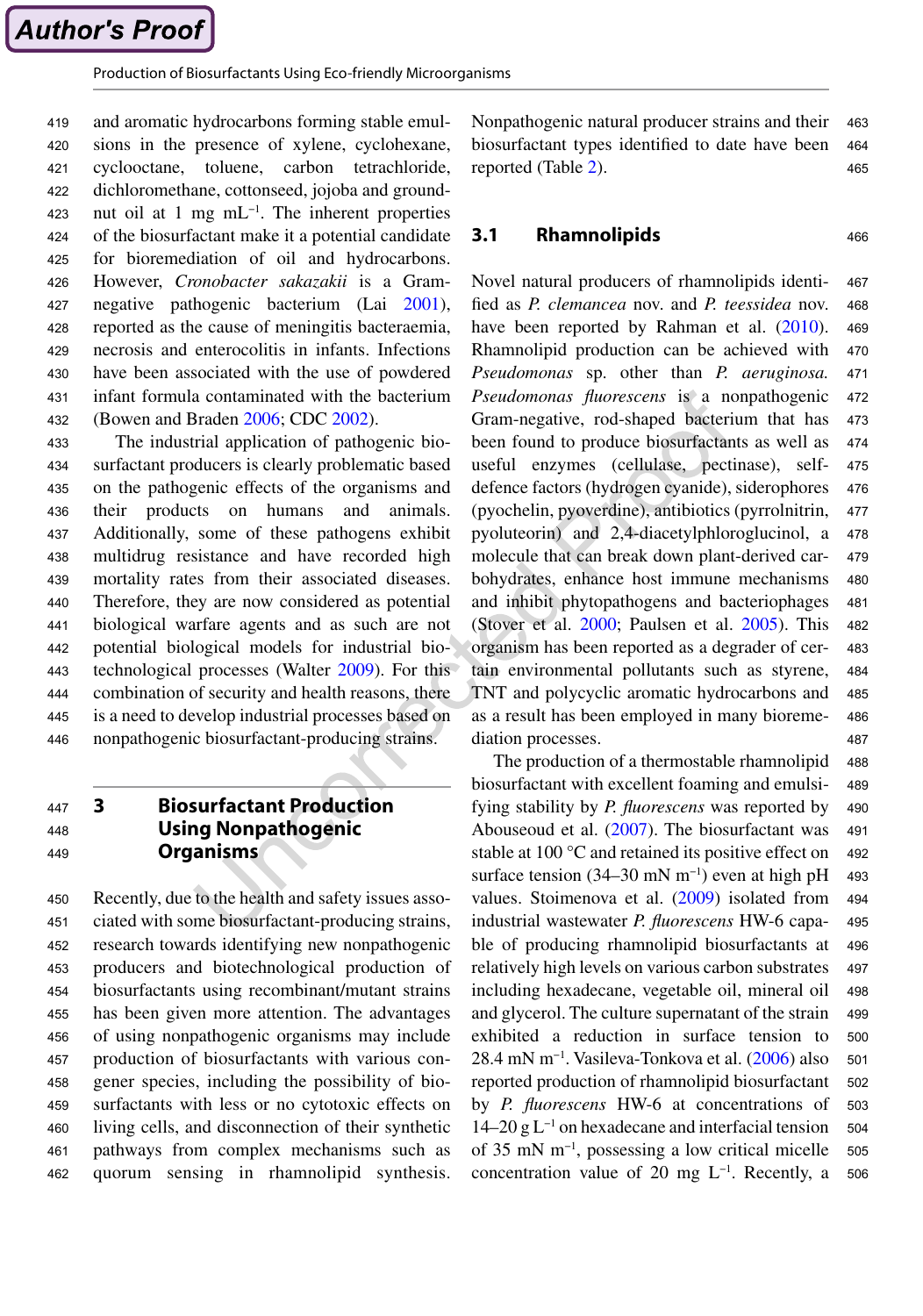| <b>Biosurfactants</b>      | Microbial strains                                          | Physico-chemical<br>characteristics | References                                                    |
|----------------------------|------------------------------------------------------------|-------------------------------------|---------------------------------------------------------------|
| Rhamnolipids               | Pseudomonas clemancea nov.                                 | Mesophilic                          | Rahman et al. (2010)                                          |
|                            | Pseudomonas teessidea nov.                                 | Mesophilic                          | Rahman et al. (2010)                                          |
|                            | Pseudomonas fluorescens                                    | Mesophilic                          | Abouseoud et al. (2007),<br>Vasileva-Tonkova<br>et al. (2006) |
|                            | Pseudomonas chlororaphis                                   | Mesophilic                          | Gunther et al. $(2005)$                                       |
|                            | Pseudomonas putida BD2                                     | Mesophilic                          | Janek et al. (2013)                                           |
|                            | Burkholderia thailandensis                                 | Mesophilic                          | Dubeau et al. (2009)                                          |
|                            | Enterobacter asburiae                                      | Mesophilic                          | Hošaková et al. (2013)                                        |
|                            | Thermus aquaticus                                          | Thermophilic                        | Řezanka et al. (2011)                                         |
|                            | Meiothermus ruber                                          | Thermophilic                        | Řezanka et al. (2011)                                         |
|                            | Enterobacter hormaechei<br><b>PTCC 1799</b>                | Mesophilic                          | Rabiei et al. (2013)                                          |
|                            | Tetragenococcus koreensis                                  | Halophilic                          | Lee et al. (2005)                                             |
|                            | Pseudoxanthomonas sp. PNK-04                               | Mesophilic                          | Nayak et al. (2009)                                           |
| Glycolipids                | Streptococcus thermophilus A                               | Thermophilic                        | Rodrigues et al. (2006a, b)                                   |
|                            | Lactococcus lactis<br>53L. acidophilus                     | Mesophilic                          | Rodrigues et al. (2006a, b),<br>Tahmourespour et al. (2011)   |
|                            | Lactobacillus coryniformis<br>sp. torquens CECT 25600      | Mesophilic                          | Gudiña et al. (2011)                                          |
|                            | Lactobacillus paracasei<br>sp. paracasei A20               | Mesophilic                          | Gudiña et al. (2011)                                          |
|                            | L. plantarum A14                                           | Mesophilic                          | Gudiña et al. (2011)                                          |
|                            | Leuconostoc mesenteroides                                  | Mesophilic                          | Gudiña et al. (2011)                                          |
|                            | Lactobacillus delbrueckii                                  | Mesophilic                          | Thavasi et al. (2011a)                                        |
| Trehalose lipids           | Rhodococcus erythropolis IMV<br>Ac-5017, Rhodococcus sp.   | Mesophilic                          | Pirog et al. (2013),<br>Mutalik et al. (2008)                 |
|                            | R. erythropolis ATCC 4277                                  | Mesophilic                          | Pacheco et al. (2010)                                         |
|                            | R. ruber Z25                                               | Mesophilic                          | Zheng et al. $(2009)$                                         |
| Lipopeptides/phospholipids | Bacillus subtilis DM-03,<br><b>Bacillus subtilis DM-04</b> | Mesophilic                          | Das and Murkherjee (2007)                                     |
|                            | <b>B.</b> subtilis PT2                                     | Mesophilic                          | Pornsunthorntawee<br>et al. (2008)                            |
|                            | B. subtilis LB5a                                           | Mesophilic                          | Nitschke and Pastore<br>(2006)                                |
|                            | <b>B.</b> subtilis                                         | Mesophilic                          | Cooper et al. (1981)                                          |
|                            | B. lentus, B. firmus                                       | Mesophilic                          | Ibrahim et al. (2013)                                         |
|                            | <b>Bacillus licheniformis</b>                              |                                     | Biria et al. (2010)                                           |
|                            | Selenomonas ruminantium                                    | Mesophilic                          | Saimmai et al. (2013)                                         |
|                            | Brevibacterium aureum MSA13                                | Mesophilic                          | Kiran et al. $(2010)$                                         |
|                            | Corynebacterium kutscheri                                  | Mesophilic                          | Thavasi et al. (2007)                                         |
|                            | Corynebacterium alkanolyticum<br><b>ATCC 21511</b>         | Mesophilic                          | Crosman et al. (2002)                                         |
| Heteropolysaccharides      | Halomona sp. BS4                                           | Halophilic                          | Donio et al. $(2013)$                                         |
|                            | Halomonas sp. TG89                                         | Halophilic                          | Gutierrez et al. (2012)                                       |
|                            | Halomona eurihalina                                        | Halophilic                          | Calvo et al. (2002)                                           |
|                            |                                                            |                                     |                                                               |

#### <span id="page-9-0"></span>**Table 2** Biosurfactant production using nonpathogenic bacteria t2.1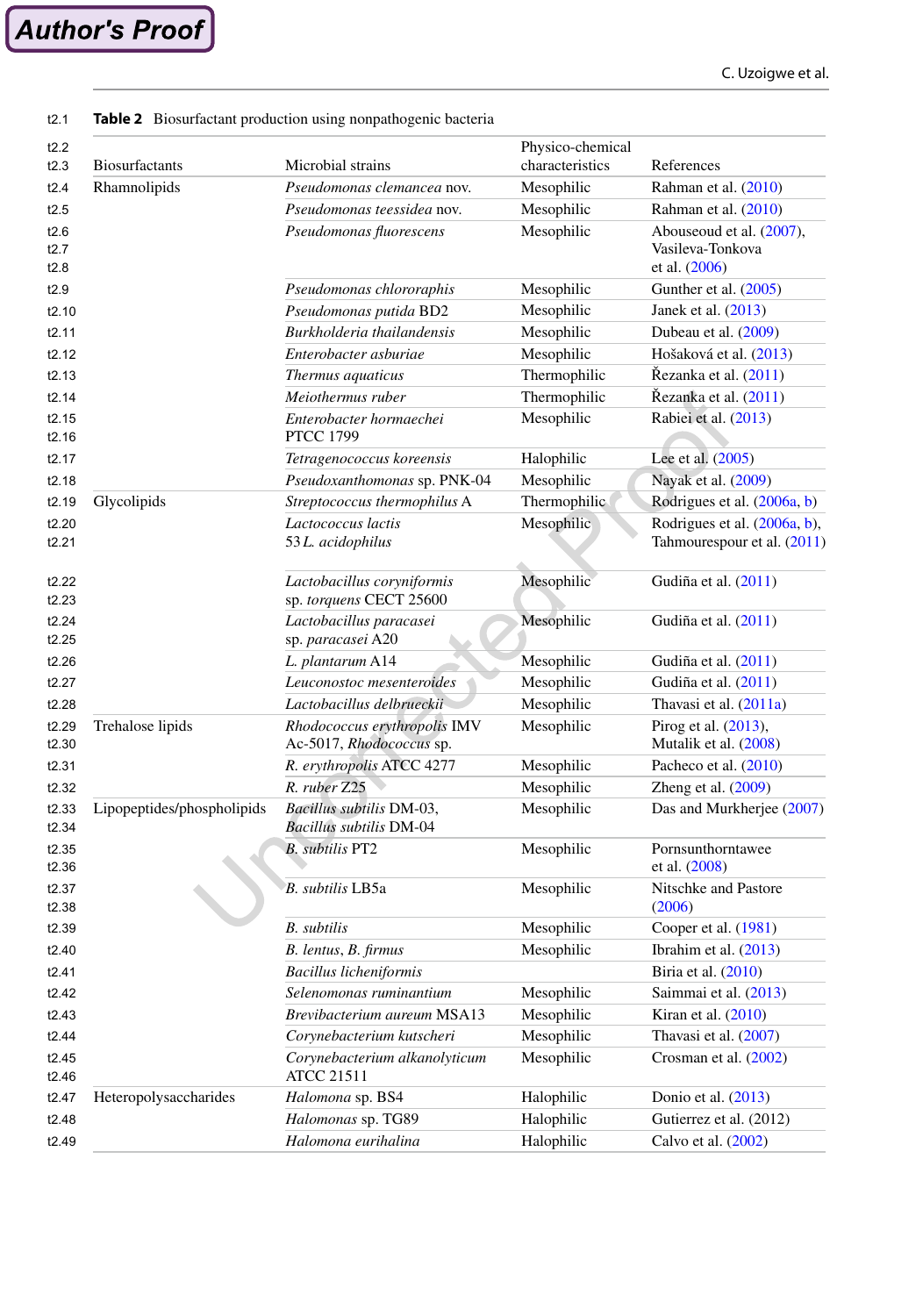rhamnolipid exhibiting high antimicrobial activities on both Gram-positive and Gram-negative pathogenic strains – *Listeria monocytogenes*, *Staphylococcus aureus*, methicillin-resistant *S. aureus*, *E. coli*, *Salmonella typhimurium* and *Candida albicans* – has been reported to be produced from *Pseudomonas fluorescens* MFS03 (Govindammal and Parthasarathi [2013](#page-16-0)). The biosurfactant was effective as a surface and emulsifying agent and could have potential applications in the bioremediation of hydrocarbon-polluted sites. Rhamnolipid production was also reported for nonpathogenic *P. chlororaphis* (Gunther et al. [2005](#page-16-0)) and *P. putida* BD2 (Janek et al. [2013](#page-17-0)). 507 508 509 510 511 512 513 514 515 516 517 518 519 520

Dubeau et al. ([2009](#page-16-0)) reported production of 0.4–1.5 g L−1 rhamnolipid by *Burkholderia thailandensis* at 34 °C with 4 % glycerol or canola oil in nutrient broth. *B. thailandensis* is a Gramnegative, mesophilic bacterium closely related to *B. pseudomallei* but rarely causes infections in humans or animals (Wuthiekanun et al. [1996](#page-21-0); Smith et al. [1997](#page-20-0); Lertpatanasuwan et al. [1999](#page-18-0)). The lethal inoculum size for *B. thailandensis* is approximately 1,000 times higher than that for *B. pseudomallei* (Joost Wiersinga et al. [2008](#page-17-0)). This organism does not require biosafety level 3 conditions and has no restriction on the use of antibiotics or resistance markers for its genetic manipulation. The organism is not considered as a biosecurity threat and therefore is a potential industrial tool (Haraga et al. [2008](#page-17-0); Glass et al. [2006](#page-16-0)). Recently, Hošaková et al. [\(2013](#page-17-0)) identified *Enterobacter asburiae* as nonpathogenic rhamnolipid producers. Rezanka et al. [\(2011](#page-19-0)) reported on three novel rhamnolipid-producing organisms and were identified as *Thermus* sp., *Thermus aquaticus* and *Meiothermus ruber*. These organisms have been categorised as biosafety level 1 organisms and are not pathogenic to humans. Pantazaki et al. ([2010](#page-19-0)) have reported the simultaneous production of polyhydroxyalkanoates (PHAs) and rhamnolipids by a nonpathogenic thermophilic bacterium *Thermus thermophilus* HB8 (DSM 579) cultivated in mineral salt medium at 75 °C using glucose and sodium gluconate as sole carbon sources. Other new nonpathogenic rhamnolipid producers include *Enterobacter hormaechei* PTCC 1799 521 522 523 524 525 526 527 528 529 530 531 532 533 534 535 536 537 538 539 540 541 542 543 544 545 546 547 548 549 550 551 552 553 554

(Rabiei et al. [2013](#page-19-0)), *Tetragenococcus koreensis* (Lee et al. [2005](#page-18-0)) and *Pseudoxanthomonas* sp. (Nayak et al. [2009\)](#page-18-0). 555 556 557

558

## **3.2 Glycolipids**

The *Streptococcus thermophilus* bacterium is used widely in the dairy industries for the production of yogurt and cheese and is considered as beneficial to health since it aids digestion of dairy products in lactose-intolerant individuals (Kiliç et al. [1996](#page-17-0); Hutkins [2002](#page-17-0); Taylor and Mitchell [2007](#page-20-0)). According to Busscher et al. ([1997](#page-15-0)), a biosurfactant released from *S. thermophilus* was used in the control of fouling of heat-exchanger plates in pasteurisers because it inhibited the colonisation of other thermophilic and pathogenic strains of *Streptococcus* responsible for fouling. Two probiotic bacteria *Lactococcus lactis* 53 and *S. thermophilus* A have been identified as producers of cell-bound biosurfactants at the stationary growth phase in the presence of lactose and cheese whey as carbon substrates (Rodrigues et al. [2006a](#page-19-0), [b\)](#page-19-0). A protein-containing biosurfactant from *Lactobacillus acidophilus* has also been demonstrated to reduce the adhesion and biofilm formation of *Streptococcus mutans* on glass slides (Tahmourespour et al. [2011](#page-20-0)), indicating that the treatment of teeth with this biosurfactant may be an alternative dental control for biofilm development and adhesion of the pathogens on teeth. 57**[AU3]** 559 560 561 562 563 564 565 566 567 568 569 570 571 572 573 574 576 577 578 579 580 581 582 583

Similarly, Gudiña et al. ([2011](#page-16-0)) investigated the production of cell-bound and excreted biosurfactant by three lactobacilli strains and *Leuconostoc mesenteroides* strains. The lactobacilli strains were *L. coryniformis* sp. *torquens* CECT 25600, *L. paracasei* sp. *paracasei* A20 and *L. plantarum* A14. The studies revealed a decrease in surface tension of the culture broth for all the strains after 72 h incubation and the surface tension ranged from 1.4 to 6.4 mN  $m^{-1}$ . The highest excreted biosurfactant rate was recorded for *L. paracasei* sp. *paracasei* A20 with surface tension of  $6.4$  mN m<sup>-1</sup>. However, the level of cell-bound biosurfactant was found to be higher than that of excreted molecules for all the strains. This is in contrast to other microorganisms 584 585 586 587 588 589 590 591 592 593 594 595 596 597 598 599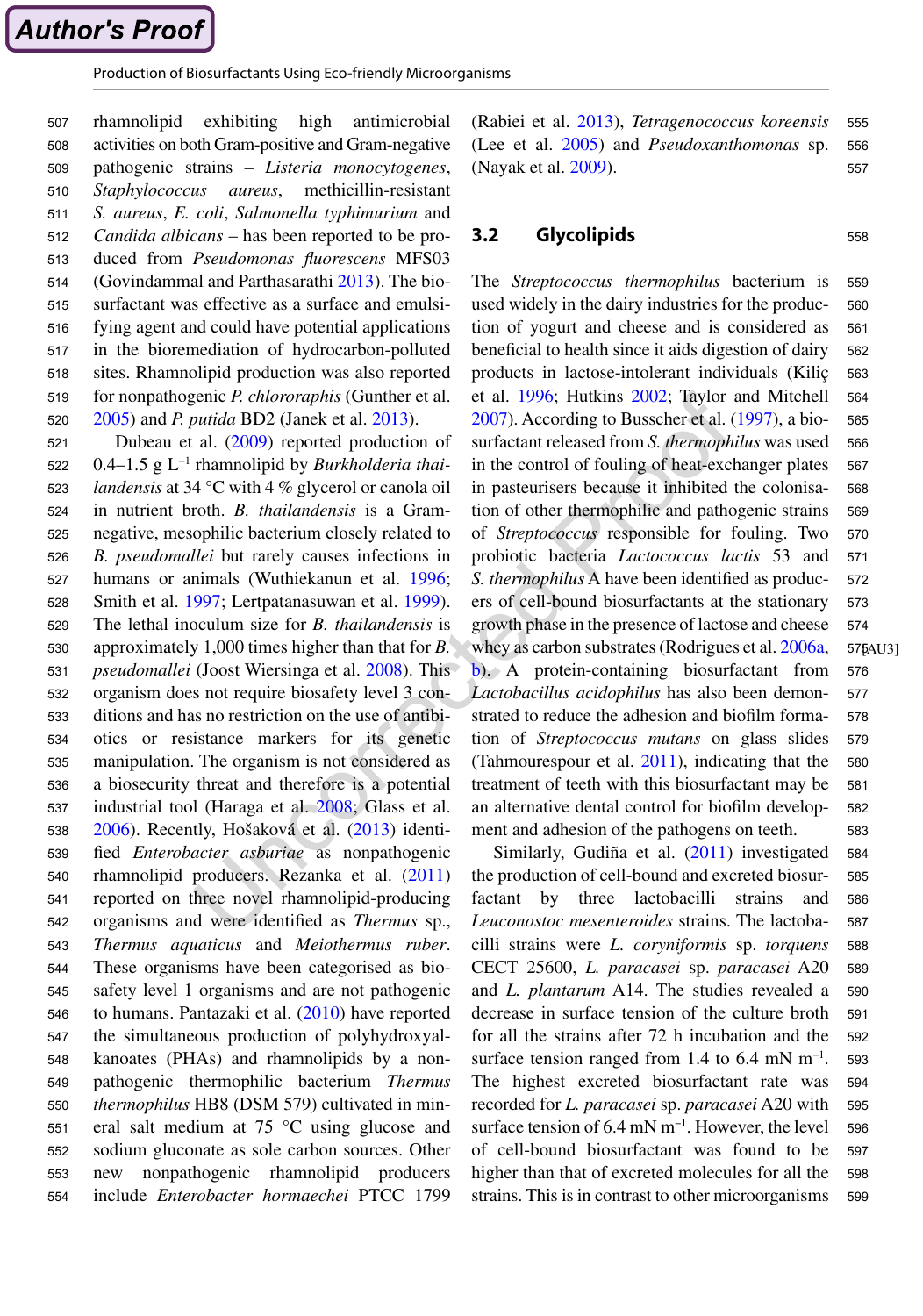such as *Pseudomonas* and *Bacillus* that primarily excrete biosurfactant into their medium. Biosurfactant production has also been reported for nonpathogenic *L. delbrueckii* by Thavasi et al. ([2011a](#page-20-0)). This organism showed maximum glycolipid production of 5.35 mg L−1 at 144 h incubation with peanut oil cake as substrate, but higher production was recorded after the stationary phase of growth. This was thought to be due to the release of cell-bound biosurfactant in the early stationary phase. In addition, *L. delbrueckii* could maximally degrade 61.25 % crude oil in the presence of fertilisers; hence the organism is both a biosurfactant producer and a hydrocarbon degrader. Lactobacilli are probiotics and nonpathogenic organisms designated "Generally Recognized as Safe" (GRAS) by the American Food and Drug Administration (FDA). The organism's ability to utilise lactose instead of glucose via an alternative metabolic pathway for biosurfactant synthesis has proven them as ideal hosts for biotechnological techniques especially metabolic engineering towards large-scale production of cell-bound biosurfactants (Rodrigues et al. [2006a,](#page-19-0) [b](#page-19-0)). Although the biosurfactant yield by these organisms is low, optimisation of culture conditions may improve their production. 600 601 602 603 604 605 606 607 608 609 610 611 612 613 614 615 616 617 618 619 620 621 622 623 624 625 626

*Rhodococcus* sp. are a group of aerobic, nonsporulating, Gram-positive bacteria that can be found in a wide range of environments. They are usually considered as experimentally advantageous due to their high growth rate and simple developmental cycle. These organisms are effective for the degradation of aromatic hydrocarbons, production of bioactive steroids, bio-desulphurisation of fossil fuel and bioconversion of waste products to valuable compounds (McLeod and Eltis [2008](#page-18-0)). Strains of these species have been reported as biosurfactant producers including *R. erythropolis* IMV Ac-5017 (Pirog et al. [2013](#page-19-0)) and *Rhodococcus* sp. MTCC 2574 (Mutalik et al. [2008\)](#page-18-0). Furthermore, Pacheco et al. [\(2010](#page-19-0)) have identified *Rhodococcus erythropolis* ATCC 4277 is a producer of a biosurfactant exhibiting excellent enhanced oil desorption from an oil shale. *Rhodococcus ruber* Z25 identified by 16 rDNA sequencing produced cell growth-associated 627 628 629 630 631 632 633 634 635 636 637 638 639 640 641 642 643 644 645 646 647

biosurfactants on n-hexadecane with maximum yield of 13.34 g L<sup>-1</sup> at 44 h (Zheng et al. [2009\)](#page-21-0). *Rhodococcus* spp. produce surface-active trehalose lipids, and reports have shown that these surface-active compounds present interesting physico-chemical and biological properties. Trehalose lipids can significantly reduce the surface tension of water from 70 mN m<sup>-1</sup> to 30.8 mN m−1 (Mutalik et al. [2008\)](#page-18-0) and can form microemulsions (Zaragoza et al. [2013](#page-21-0)). In addition, trehalose lipids have been reported to inhibit protein kinase activity in vivo (Isoda et al. [1997](#page-17-0)) and induce the cell lysis of *E. coli* IEM-1 as well as the vegetative and spore cells of *Bacillus subtilis* BT-2 (Pirog et al. [2013](#page-19-0)). They have also been found useful in soil bioremediation and microbial enhanced oil recovery (Philip et al. [2002;](#page-19-0) Bell et al. [1998](#page-15-0)). This group of bacteria is considered as an ideal host for biotechnological production of non-toxic biosurfactant on industrial scales because of their genetic and catabolic diversity (associated presumably with their large chromosome and three large linear plasmids (van der Geize and Dijkhuizen [2004;](#page-20-0) McLeod et al. [2006](#page-18-0)). These organisms are usually nonpathogenic with only two species *R. fascians* and *R. equi* (Goethals et al. [2001](#page-16-0)) identified as plant and animal pathogens as well as causing infections in immunecompromised individuals. Nonpathogenic biosurfactant producers and their biosurfactants are shown in [Table 1.2](http://dx.doi.org/10.1007/978-81-322-2056-5). 648 649 650 651 652 653 654 655 656 657 658 659 660 661 662 663 664 665 666 667 668 669 670 671 672 673 674 675 676 677 678 679

#### **3.3 Lipopeptides and Phospholipids** 680 681

Biosurfactants other than glycolipids produced by nonpathogenic organisms have been documented in literature. *Bacillus subtilis* is a ubiquitous Gram-positive rod-shaped bacterium, found commonly in water, soil and air, and contributes to nutrient cycling in the environment. This organism is industrially useful as it is one of the most widely used bacteria in the production of enzymes (amylases, proteases, inosine, ribosides and amino acids) and speciality chemicals including biosurfactants (Erikson [1976](#page-16-0)). This bacterium 682 683 684 685 686 687 688 689 690 691 692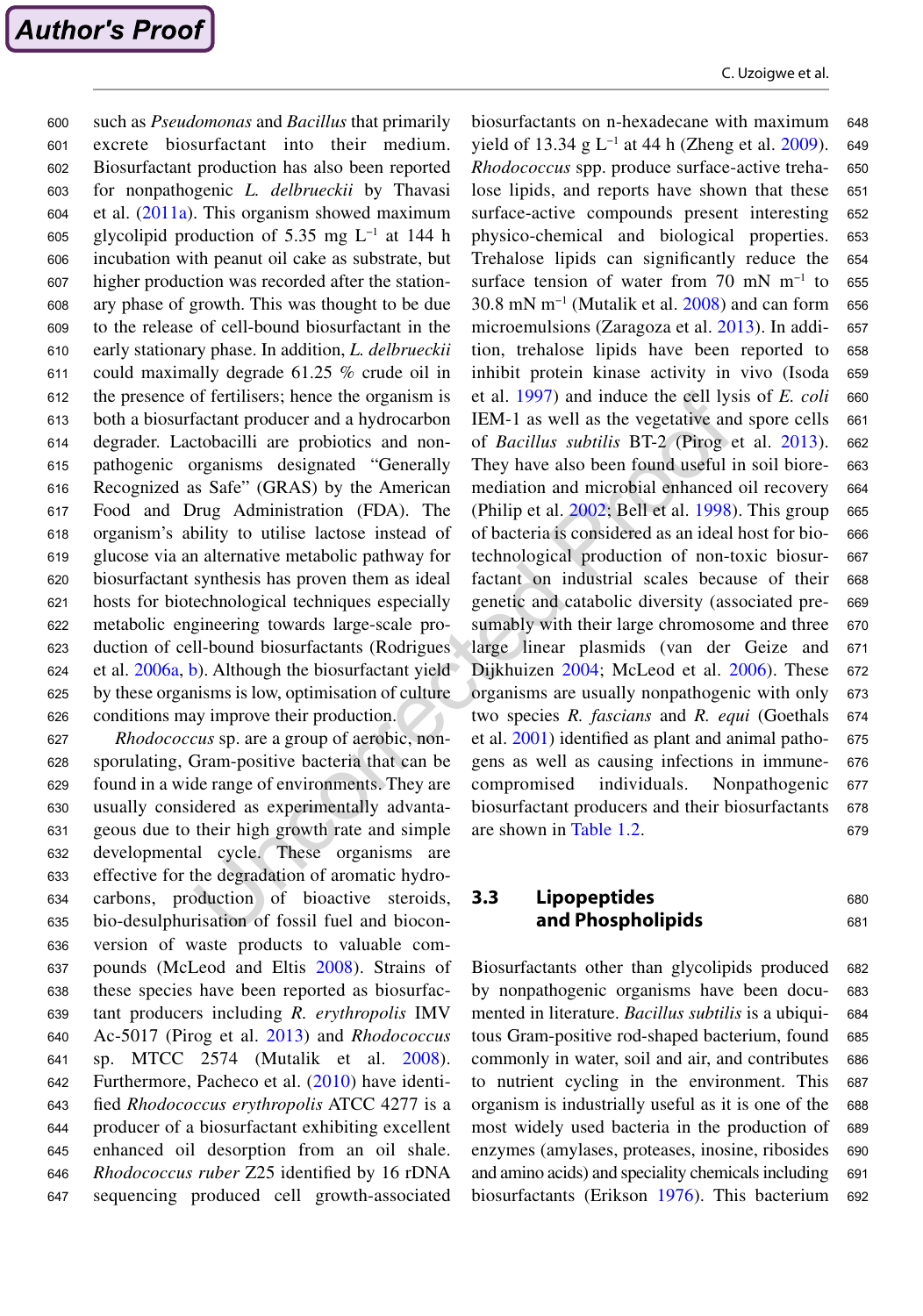```
Author's Proof
```
has also been shown to produce a variety of antibacterial (Katz and Demain [1977](#page-17-0)) and antifungal (Korzybski et al. [1978](#page-18-0)) compounds including difficidin and oxydifficidin with wide spectrum of antibiotic activities against aerobic and anaerobic bacteria (Zimmerman et al. [1987](#page-21-0)). It has been used as a fungicide because it has the inherent ability to colonise root systems and to inhibit the growth of fungal plant pathogens (Kimura and Hirano [1988](#page-17-0); Loeffler et al. [1986](#page-18-0)). Although *B. subtilis* has been associated with outbreaks of food poisoning (Gilbert et al. [1981](#page-16-0); Kramer et al. [1982](#page-18-0)) and human infections especially in hospitalised patients with surgical wounds, breast cancer and leukaemia (Logan [1988](#page-18-0)), the exact nature of its involvement in infections has not been established. However, a literature review by Edberg [\(1991](#page-16-0)) revealed that *B. subtilis* does not produce significant quantities of extracellular enzymes or virulence factors that would predispose it to cause infection. In addition, Ihde and Armstrong [\(1973](#page-17-0)) reported that *B. subtilis* is an organism with low virulence. The organism has therefore been classified as neither a human (Edberg [1991](#page-16-0)) nor plant (Claus and Berkeley [1986](#page-16-0)) pathogen. According to the National Institutes of Health (NIH) guidelines for research involving recombinant DNA molecules (US Department of Health and Human Services [1986](#page-20-0)) and the European Federation of Biotechnology guidelines, *B. subtilis* is considered a class 1 containment agent, and their industrial use in fermentation processes presents low risk of adverse effects to human health and environment. *Bacillus subtilis* produces an effective and active cyclic lipopeptide biosurfactant known as surfactin (Cooper et al. [1987](#page-16-0); Peypoux et al. [1999](#page-19-0)). Das and Mukherjee ([2007](#page-16-0)) reported the production of lipopeptide surfactants by two strains *Bacillus subtilis* DM-03 and *Bacillus subtilis* DM-04 on potato peels using both submerged and solid-state fermentation techniques. Production of biosurfactant with enhanced surface tension reduction of 26 mN m−1 and lower CMC of about 25 mg L−1 has been reported for *B. subtilis* PT2 strain (Pornsunthorntawee et al. [2008](#page-19-0)). Similarly, *B. subtilis* LB5a decreased surface tension to a minimum value of 26.6 mN m−1 with CMC of 693 694 695 696 697 698 699 700 701 702 703 704 705 706 707 708 709 710 711 712 713 714 715 716 717 718 719 720 721 722 723 724 725 726 727 728 729 730 731 732 733 734 735 736 737 738 739 740

33 mg L−1 (Nitschke and Pastore [2006](#page-18-0)). Cooper et al. ([1981](#page-16-0)) had earlier reported production of lipopeptide biosurfactants by *B. subtilis* strains with a minimum surface tension of 25 mN  $m^{-1}$ and a CMC of 25 mg  $L^{-1}$ . Surfactin has been demonstrated as one of most effective biosurfactants because of its high surface activity, efficiency in bioremediation and in situ microbial enhanced oil recovery (Mulligan [2005](#page-18-0); Awashti et al. [1999;](#page-15-0) Besson and Michel [1992](#page-15-0)). Therefore, the production of biosurfactants from *B. subtilis* has the potential for large-scale bio-industrial development. Nonpathogenic lipopeptideproducing bacteria identified as *Bacillus lentus* and *B. firmus* have also been reported by Ibrahim et al. [\(2013](#page-17-0)) and Joshi et al. [\(2013](#page-17-0)). 741 742 743 744 745 746 747 748 749 750 751 752 753 754 755 756

*Bacillus licheniformis* is an important producer of lipopeptide biosurfactants (Biria et al. [2010](#page-15-0)) and has been used in industrial fermentation processes for over a decade for the production of several enzymes, antibiotics and special chemicals (Gherna et al. [1989](#page-16-0); Eveleigh [1981](#page-16-0)). Although these *Bacillus* species have been reported to be associated with human infections, these occurred only in immunosuppressed individuals following trauma and other predisposing factors. Therefore, according to the Biotechnology Program under the Toxic Substances Control Act under the US EPA ([1997](#page-20-0)), *B. licheniformis* is classified as a nonpathogen and is not toxigenic. Furthermore, the National Institutes of Health and European Federation of Biotechnology guidelines have also placed this organism as a class 1 containment agent (Frommer et al. [1989](#page-16-0)). Nonpathogens other than *Bacillus* sp. such as *Selenomonas ruminantium* (Saimmai et al. [2013](#page-20-0)) and *Brevibacterium aureum* MSA13 (Kiran et al. [2010](#page-18-0)) have also been identified for the production of lipopeptide biosurfactants. 757 758 759 760 761 762 763 764 765 766 767 768 769 770 771 772 773 774 775 776 777 778 779

*Corynebacterium* sp. is Gram-negative, catalase-positive, rod-shaped facultative anaerobic bacterium. Most members of this genus are nonpathogenic and industrially useful as they are known for the synthesis of amino acids, nucleotides and enzymes, for the bioconversion of steroids and for the degradation of hydrocarbons and are used in cheese ageing (Seidel et al. [2007](#page-20-0); Natsch et al. [2005](#page-18-0)). The production of glycolipopeptide and 780 781 782 783 784 785 786 787 788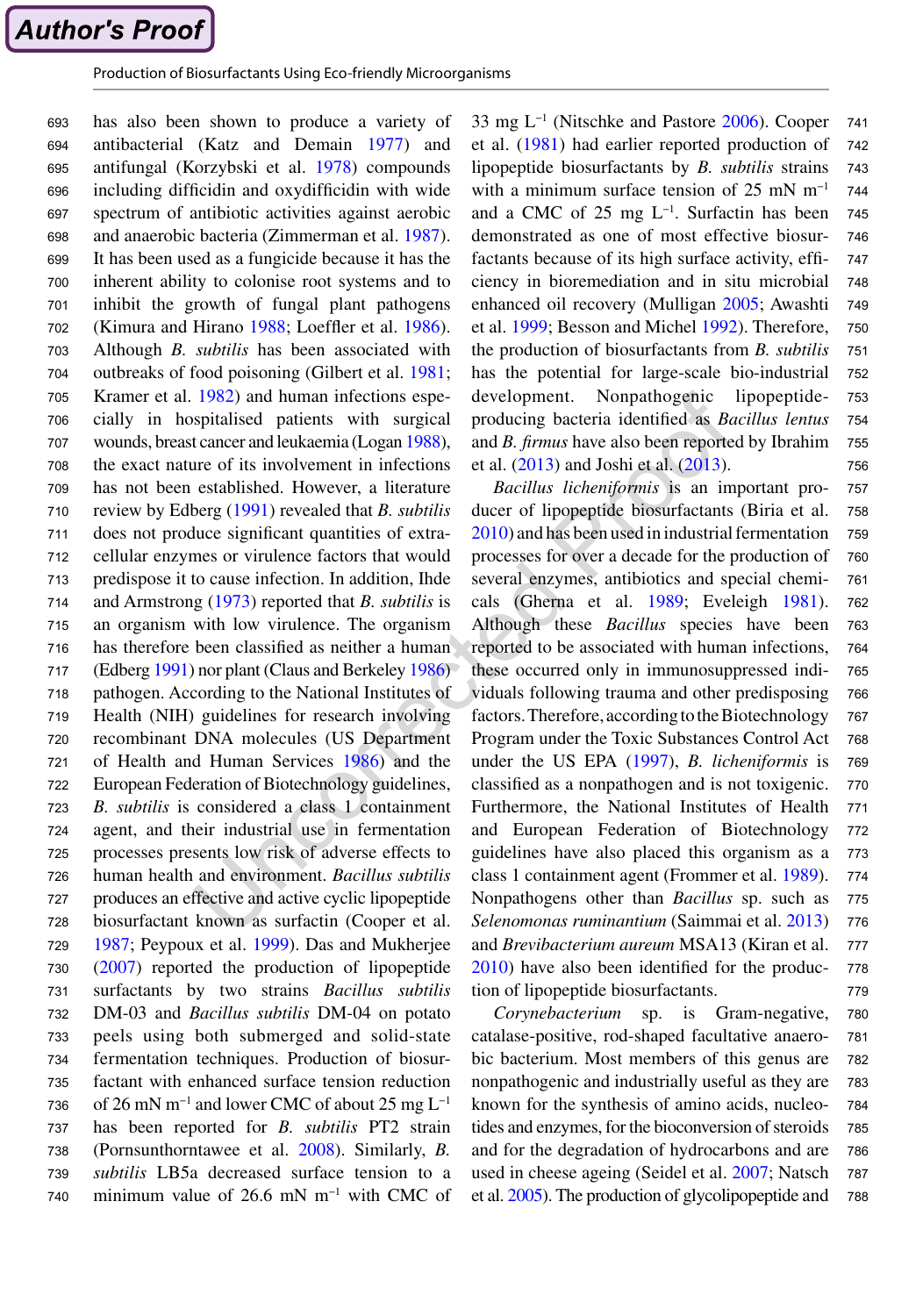phospholipid biosurfactants has been reported for two nonpathogenic species such as *C. kutscheri* and *C. alkanolyticum* ATCC 21511, respectively (Thavasi et al. [2007](#page-20-0); Crosman et al. [2002](#page-16-0)). 789 790 791 792

#### **3.4 Heteropolysaccharides** 793

*Halomonas* are a group of Gram-negative, nonsporing bacteria usually found in many different extreme water and soil environments, mainly saline, hypersaline or alkaline ecosystems. They belong to the family of Halomonadaceae and are classified as Gammaproteobacteria currently made up of 10 genera. They are considered to be nonpathogenic (von Graevenitz et al. [2000](#page-21-0)) and are potential industrial microbes due to their ability to synthesise microbial exopolysaccharides. Levan and mauran are examples of microbial polysaccharides from *Halomonas* spp. with a considerable market due to their exceptional performance at extreme industrial conditions (Poli et al. [2009](#page-19-0); Llamas et al. [2006](#page-18-0).) Although a few strains have been associated with certain human infections and contamination in a dialysis centre (Stevens et al. [2009\)](#page-20-0), several *Halomonas* species have been classified as nonpathogens and also identified as biosurfactant producers. According to Donio et al. ([2013](#page-16-0)), *Halomonas* sp. BS4 isolated from solar salt works has produced a heteropolysaccharide biosurfactant that suppressed the proliferation of mammary epithelial carcinoma cells by 46.77 % at 25 μL concentration. In addition, the pure biosurfactant exhibited antibacterial activity on *Staphylococcus aureus*, *Klebsiella pneumoniae*, *Streptococcus pyogenes* and *Salmonella typhi* and antifungal activity on *Aspergillus niger*, *Fusarium* sp., *Aspergillus flavus* and *Trichophyton rubrum*. The biosurfactant was also found to display antiviral activity on white spot syndrome virus at high percentage (60, 80 and 100 %) and effectively suppressed the pathological effect of the virus. Gutierrez et al. [\(2013](#page-17-0)) have also shown the significance of exopolysaccharide (EPS) produced from marine *Halomonas* sp. TG89 in trace metal biogeochemical cycling. Calvo et al. ([2002](#page-15-0)) have also documented the production of EPS from *Halomona eurihalina*. 794 795 796 797 798 799 800 801 802 803 804 805 806 807 808 809 810 811 812 813 814 815 816 817 818 819 820 821 822 823 824 825 826 827 828 829 830 831 832 833

This research revealed that EPS from *Halomonas* contained high levels of K, Ca, Mg and several trace metals such as Zn, Cu, Fe and metalloid Si and has the specific ability to bind Ca, Si, Fe, Mn, Mg and Al in marine sediments. Furthermore, the growth of marine diatom *Thalassiosira weissflogii* was enhanced in the presence of purified EPS or to marine sediments exposed to EPS, indicating that the trace metals bound to the EPS become biologically available for the diatoms to utilise for growth. This bacterium therefore has the potential for the biotechnological development of safe antimicrobial and anticancer drugs as well as eco-friendly environmental products. 834 835 836 837 838 839 840 841 842 843 844 845 846 847

#### **4 Production of Biosurfactant by Recombinant Strains** 848 849

Pathogenicity may be avoided by the expression of biosurfactant production in heterologous microbial strains and mutants. Rhamnolipids can be synthesised by nonpathogenic heterologous strains provided with the rhamnosyltransferase genes *rhlA*, *rhlB and rhlC*. According to Cha et al. ([2008\)](#page-15-0), nonpathogenic heterologous *P. putida* 1067 (pNE2) expressing the *rhlABRI* gene from pathogenic *P. aeruginosa* EMS1 cultured in the mineral salt medium for 7 days in the presence of 2 % soybean oil as the sole carbon source exhibited rhamnolipid productivity that was greater than that of *P aeruginosa* EMS1. Scope remains for optimisation of the production conditions potentially leading to increased biosurfactant production making this organism useful for industrial biosurfactant production. Furthermore, Ochsner et al. [\(1995](#page-18-0)) investigated the heterologous expression of *rhlAB in P. fluorescens*, *P. putida* and *E. coli*. The results showed 0.25 g  $L^{-1}$ , 0.6 g L−1 and no rhamnolipid, respectively, for the organisms, but Wang et al. ([2007](#page-21-0)) have reported rhamnolipid production in *E. coli* BL21 with the expression of *rhlAB* operon (Table [3](#page-14-0)). 850 851 852 853 854 855 856 857 858 859 860 861 862 863 864 865 866 867 868 869 870 871 872 873

In another study, *rmlBDAC* operon involved in dTDP-l-rhamnose biosynthesis was introduced into *E. coli* W3110 in addition to *rhlAB* operon, and a total final concentration of 120.6 mg  $L^{-1}$ mono-rhamnolipid was achieved using glucose as 874 875 876 877 878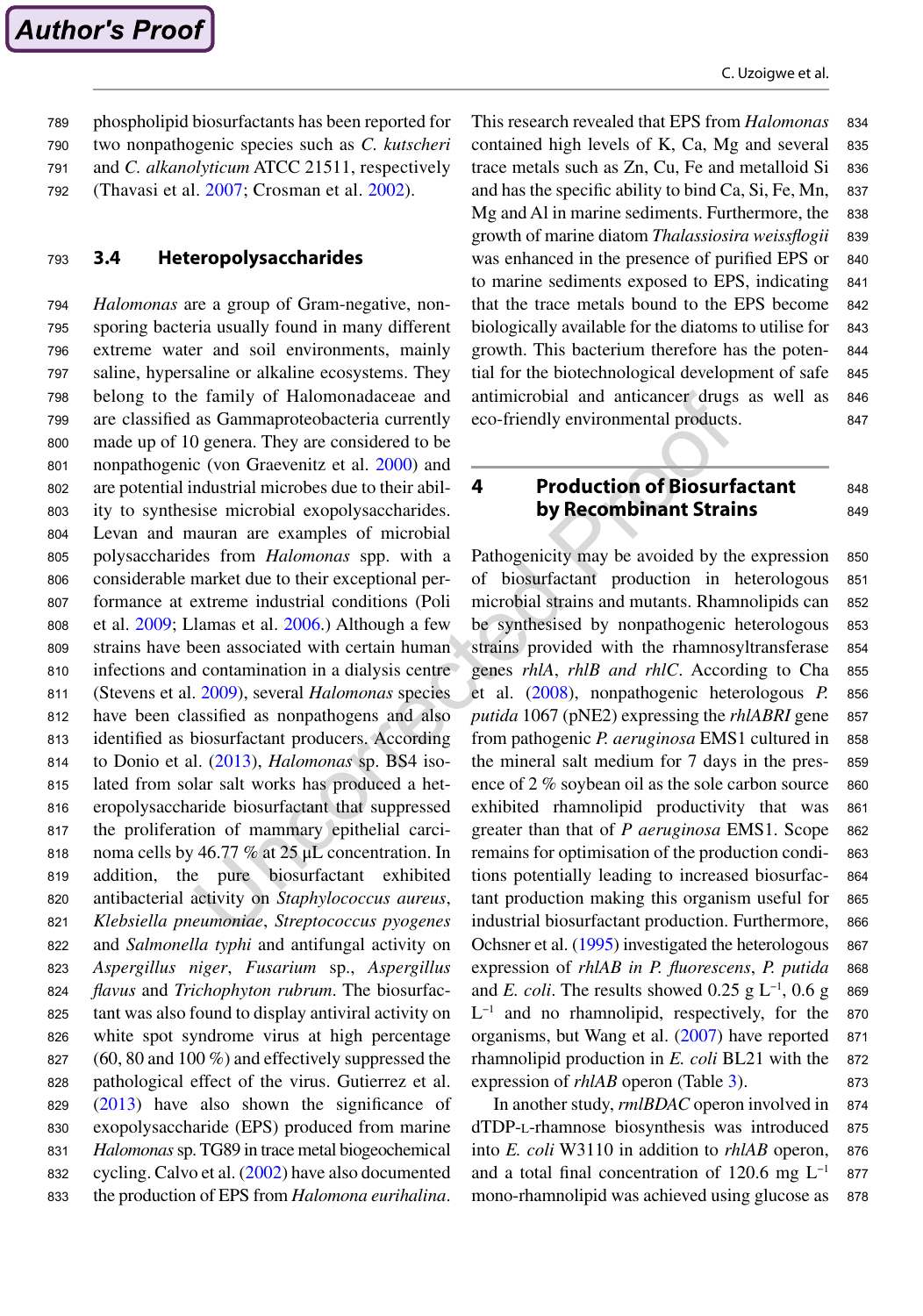### <span id="page-14-0"></span>Production of Biosurfactants Using Eco-friendly Microorganisms

| t3.2  | <b>Biosurfactants</b> | Microbial strains      | References      |
|-------|-----------------------|------------------------|-----------------|
| 13.3  | Rhamnolipids          | Pseudomonas putida     | Cha et al.      |
| 13.4  |                       | 1067(PNE2)             | (2008)          |
| 13.5  |                       | Pseudomonas            | Ochsner         |
| t3.6  |                       | fluorescens            | et al. (1995)   |
| 13.7  |                       | E. coli W3110, E. coli | Cabrera-        |
| 13.8  |                       | HB101                  | Valladares      |
| 13.9  |                       |                        | et al. (2006)   |
| 13.10 |                       | P. putida KT2440       | Wittgens        |
| 13.11 |                       |                        | et al. $(2011)$ |
| 13.12 |                       | <b>Burkholderia</b>    | <b>Tavares</b>  |
| 13.13 |                       | kururiensis KP23(T)    | et al. $(2013)$ |

**Table 3** Recombinant biosurfactant producers t3.1

carbon substrate (Cabrera-Valladares et al. [2006\)](#page-15-0). Similarly, recombinant *E. coli* HB101 was also detected to produce 52 mg L−1 rhamnolipid with oleic acid as substrate (Cabrera-Valladares et al. [2006\)](#page-15-0). A successful development of a nonpathogenic host capable of producing monorhamnolipids using glucose as substrate has been reported by Wittgens et al. [\(2011](#page-21-0)). In this study, the synthesis of mono-rhamnolipid independent from biomass formation was done using *P. putida* KT2440 expressing the *rhlAB* genes from *P. aeruginosa* PA01. A sevenfold increase in the final rhamnolipid concentration from 0.22 to 1.5 g L−1 was recorded after genetic optimisation of the strain. The engineered strain exhibited some advantages compared to rhamnolipid production in *P. aeruginosa*. Firstly, these strains are nonpathogenic and can appropriately substitute the opportunistic pathogenic *P. aeruginosa*. Secondly, rhamnolipid production in the recombinant strains was void of the complex quorum sensing regulation. However, the production rate in the recombinant strain was about two thirds of that usually obtained in optimised fermentation with *P. aeruginosa* although there remains the possibility of increasing the production rate by increasing the availability of activated rhamnose in the medium. More importantly, compared to *P. aeruginosa*, it is the utilisation by the recombinant strains of glucose instead of hydrophobic substances. Glucose as a carbon substrate is relatively cheap and is applied in many biotechnological processes (Blank et al. [2008\)](#page-15-0). Furthermore, these recombinant strains capable of substituting *P. aeruginosa* can 879 880 881 882 883 884 885 886 887 888 889 890 891 892 893 894 895 896 897 898 899 900 901 902 903 904 905 906 907 908 909 910 911 912

utilise hydrophilic substances, reaching a maximum rhamnolipid concentration in medium after 1–2 days. This is compared with the wild-type strain of *P. aeruginosa* PA01 that although it exhibits higher rhamnolipid production, it requires 1–3 days to reach their maximal levels. This reduction in process time exhibited by recombinant strains enhances the space-time yield for the process (Wittgens et al. [2011](#page-21-0)). According to this investigation, the engineered *P. putida* KT2440 is the second recombinant strain featuring the highest recorded space, time, and yield, therefore making this strain a potential industrial tool for biotechnological rhamnolipid synthesis. 915AU4] 913 914 916 917 918 919 920 921 922 923 924 925 926 927

*Burkholderia kururiensis* KP23(T), a trichloroethylene-degrading, nitrogen-fixing and plant growth-promoting bacterium, has been reported to produce rhamnolipids, and when genetically engineered with two biosynthetic enzymes from *P. aeruginosa* RhlA and RhlB, rhamnolipid production increased by sixfold compared to wild-type strain. Rhamnolipids produced by the engineered strains were mainly mono-RL as opposed to wild-type strains *B. kururiensis* and *P. aeruginosa* that predominantly produce di-RLs. This organism is a promising biosurfactant producer with potential environmental and biotechnological application especially due to its nonpathogenicity and compatibility with metabolic engineering procedures (Tavares et al. [2013](#page-20-0)). 928 929 930 931 932 933 934 935 936 937 938 939 940 941 942 943 944

## **5 Conclusion**

945

The development of biosurfactant production in nonpathogenic organisms is a current challenge that is receiving increased attention in order to avoid pathogenicity and complex metabolic regulations. Most biosurfactant-producing organisms are pathogenic and difficult to handle in largescale industrial processes. Pathogenicity of biosurfactant producers is key factor to prevent large-scale production; therefore, the nonpathogenic eco-friendly organisms need to be explored further, and a library of collections is important for the future development in this area of study. 946 947 948 949 950 951 952 953 954 955 956 957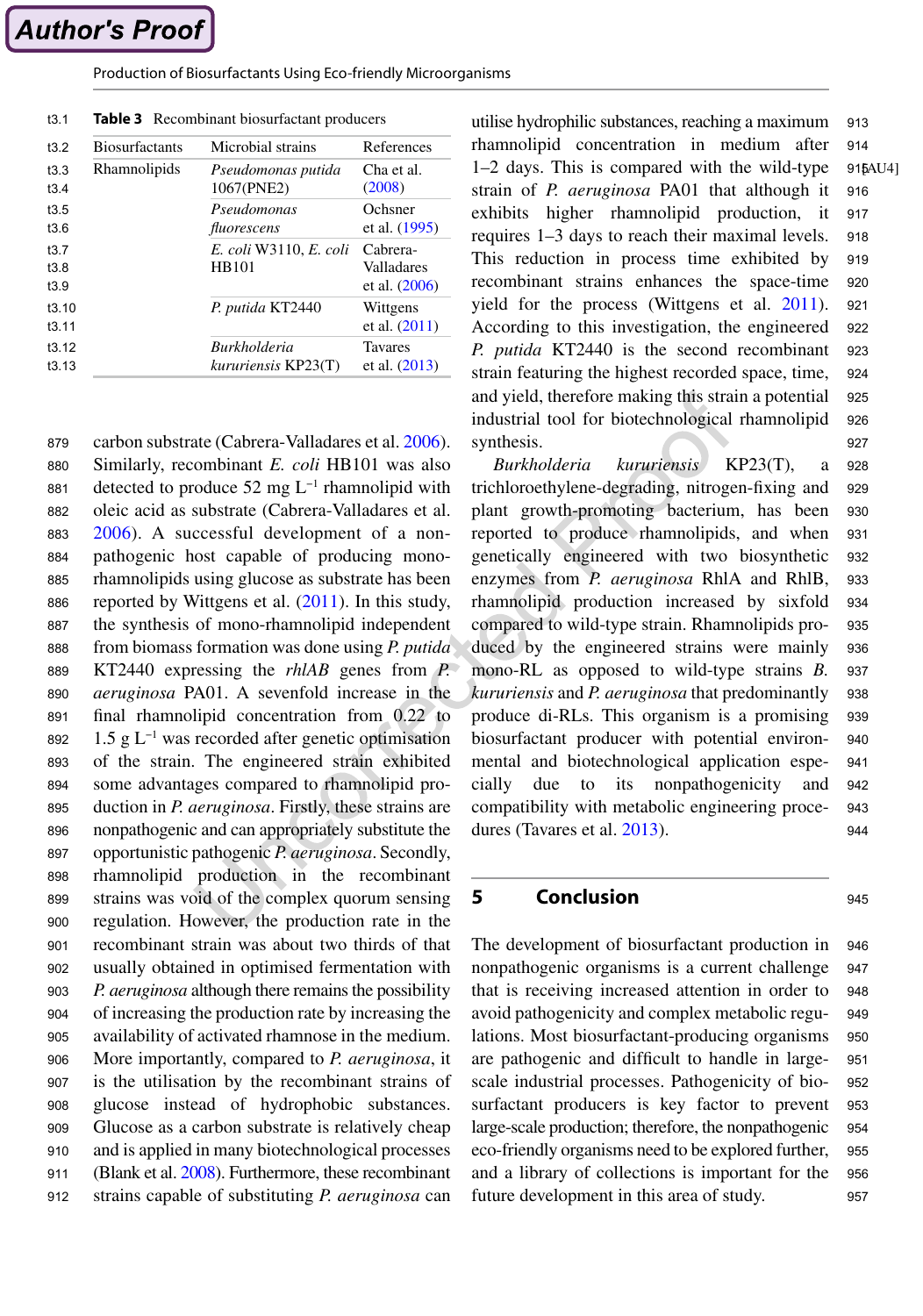1031

1034 1035

1039 1040

1065

1067

<span id="page-15-0"></span>**Acknowledgment** The authors wish to thank the Commonwealth Commission for the financial support for this project. 958 959 960

#### **References** [AU<sub>961</sub>

- Abalos A, Pinazo A, Infante MR, Casals M, Garcia F, Manresa A (2001) Physicochemical and antimicrobial properties of new rhamnolipids produced by *Pseudomonas aeruginosa* AT10 from soybean oil refinery wastes. Langmuir 17:1367–1371 962 963 964 965 966
- Abouseoud M, Maachi R, Amrane A (2007) Biosurfactant production from olive oil by *Pseudomonas fluorescens*. In: Méndez-Vilas A (ed) Communication current research and educational topics and trends in applied microbiology, pp 340–347 [AU@<sub>67</sub> 968 969 970 971
	- Amani H, Muller MM, Syldatk C, Hausmann R (2013) Production of microbial rhamnolipid by *Pseudomonas aeruginosa* MM1011 for ex-situ enhanced oil recovery. Appl Biochem Biotechnol 170:1080–1093 972 973 974 975
	- Andrä J, Rademann J, Howe J, Koch MHJ, Henie H, Zähringer U, Brandenburg K (2006) Endotoxin-like properties of a rhamnolipid exotoxin from *Burkholderia* (*Pseudomonas*) *plantarii*: immune cell stimulation and biophysical characterization. Biol Chem 387:301–310 976 977 978 979 980 981
	- Andrea H, West ET, Brittnacher MJ, Skerrett SJ, Miller SI (2008) *Burkholderia thailandensis* as a model system for the study of the virulence-associated type III secretion system of *Burkholderia pseudomallei*. Infect Immun 76:5402–5411 982 983 984 985 986
	- Anyanwu CU, Obi SKC, Okolo BN (2010) Lipopeptide biosurfactant production by *Serratia marcescens* NSK-1 strain isolated from petroleum-contaminated soil. J Appl Sci Res 7:79–87 987 988 989 990
	- Awashti N, Kumar A, Makkar R, Cameotra S (1999) Enhanced biodegradation of endosulfan a chlorinated pesticide in the presence of a biosurfactant. J Environ Sci Health B 34:793–803 991 992 993 994
	- Banat IM, Makkar RS, Cameotra SS (2000) Potential commercial applications of microbial surfactants. Appl Microbiol Biotechnol 53:495–508 995 996 997
	- Bell KS, Philp JC, Aw DWJ, Christofi N (1998) The genus *Rhodococcus*. J Appl Microbiol 85:195–210 998 999
	- Bergmann U, Scheffer J, Köller M, Schönfeld W, Erbs G, Müller FE, König W (1989) Induction of inflammatory mediators (histamine and leukotrienes) from rat peritoneal mast cells and human granulocytes by *Pseudomonas aeruginosa* strains from burn patients. Infect Immun 57:2187–2195 1000 1001 1002 1003 1004 1005
	- Bergström S, Theorell H, Davide H (1946) On a metabolic product of *Pseudomonas pyocyania*. Pyolipic acid active against *M. tuberculosis*. Ark Kemi Miner Geol 23A:1–12 1006 1007 1008 1009
	- Besson F, Michel G (1992) Biosynthesis of iturin and surfactin by *Bacillus subtilis*: evidence for amino acid activating enzymes. Biotechnol Lett 14:1013–1018 1010 1011 1012
- Bharali P, Das S, Konwar BK, Thakur AJ (2011) Crude biosurfactant from thermophilic *Alcaligenes faecalis*: feasibility in petro-spill bioremediation. Int Biodeterior Biodegr 65:682–690 1013 1014 1015 1016
- Biria D, Maghsoudi E, Roostaazad R, Dadafarin H, Lotfi AS, Amoozegar MA (2010) Purification and characterization of a novel biosurfactant produced by *Bacillus licheniformis* MS3. World J Microbiol Biotechnol 26:871–878 1017 1018 1019 1020 1021
- Bjarnsholt T, Jensen PO, Rasmussen TB, Christophersen L, Calum H, Hentzer ZM, Hougen HP, Rygaard J, Moser C, Eberl L, Hoiby N, Givskov M (2005) Garlic blocks quorum sensing and promotes rapid clearing of pulmonary *Pseudomonas aeruginosa* infections. Microbiology 151:3873–3880 1022 1023 1024 1025 1026 1027
- Blank LM, Ionidis G, Ebert BE, Buhler B, Schmid A (2008) Metabolic response of *Pseudomonas putida* during redox biocatalysis in the presence of a second octanol phase. FEBS J 275:5173–5190 1028 1029 1030
- Bowen AB, Braden CR (2006) Invasive enterobacter sakazakii disease in infants. Emerg Infect Dis 12:1185–1189 1032 1033
- Busscher HJ, van Hoogmoed CG, Geertsema-Doornbusch GI, van der Kuijl-Booij M, van der Mei HC (1997) *Streptococcus thermophilus* and its biosurfactants inhibit adhesion by *Candida* spp. on silicone rubber. Appl Environ Microbiol 63:3810–3817 1036 1037 1038
- Cabrera-Valladares N, Richardson A-P, Olvera C, Treviño LG, Déziel E, Lépine F, Soberón-Chávez G (2006) Monorhamnolipids and 3-(3-hydroxyalkanoyloxy) alkanoic acids (HAAs) production using *Escherichia coli* as a heterologous host. Appl Microbiol Biotechnol 73:187–194 1041 1042 1043 1044
- Calvo C, Martinez-Checa F, Toledo FL, Porcel J, Quesada E (2002) Characteristics of bioemulsifiers synthesized in crude oil media by *Halomonas eurihalina* and their effectiveness in the isolation of bacteria able to grow in the presence of hydrocarbons. Appl Microbiol Biotechnol 60:347–351
- Calvo C, Manzanera M, Siva-Castro GA, Uad I, González-López J (2009) Application of bioemulsifiers in soil oil bioremediation processes. Future prospects. Sci Total Environ 407:3634–3640
- Centers for Disease Control and Prevention (CDC) (2002) *Enterobacter sakazakii* infections associated with the use of powdered infant formula – Tennessee, 2001. Morb Mortal Wkly Rep 51:297–300
- Cha M, Lee N, Kim M, Kim M, Lee S (2008) Heterologous production of *Pseudomonas aeruginosa* EMS1 biosurfactant in *Pseudomonas putida*. Bioresour Technol 99:2192–2199
- Chi M-H, Hui RC-Y, Lu C-F, Yang L-C, Li S-Y (2013) Actinomycetoma caused by *Nocardia otitidiscaviarum*: report of a case in Taiwan with long-term follow-up. Dermatol Sin 31:149–153 1064 1066
- Christova N, Tuleva B, Lalchev Z, Jordanova A, Jordanov B (2004) Rhamnolipid biosurfactants produced by *Renibacterium salmoninarum 27BN* during growth on n-hexadecane. Z Naturforsch 59:70–74 1068 1069 1070 1071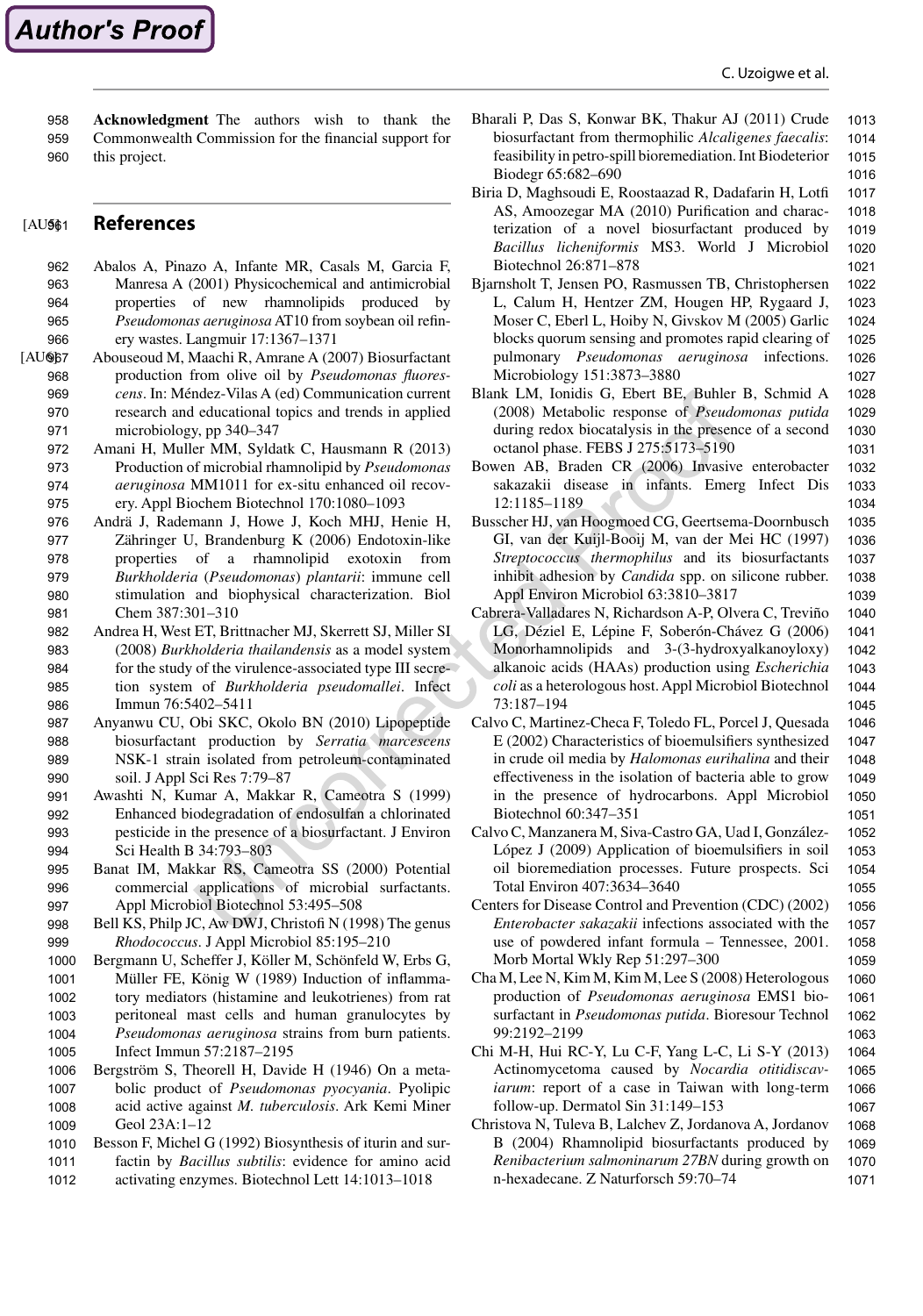<span id="page-16-0"></span>Production of Biosurfactants Using Eco-friendly Microorganisms

- Claus D, Berkeley RCW (1986) Genus bacillus Cohn 1872. In: Sneath PHA, Mair NS, Sharpe ME, Holt JG 1072 1073
- (eds) Bergey's manual of systematic bacteriology, vol 1074
- 2. Williams & Wilkins, Baltimore, pp 1105–1139 1075
- Cooper DG, Goldernberg BG (1987) Surface-active agents from two *Bacillus* species. Appl Environ 1076 1077
- Microbiol 53:224–229 Cooper DG, Macdonald CR, Duff SJB, Kosaric N (1981) Enhanced production of surfactin from *Bacillus subtilis* by continuous product removal and metal cation 1078 1079 1080 1081
- additions. Appl Environ Microbiol 42:408–412 1082
- Cosson P, Zulianello L, Join-Lambert O, Faurisson F, Gebbie L, Benghezal M, van Delden C, Curty LK, Köhler T (2002) *Pseudomonas aeruginosa* virulence analyzed in a *Dictyostelium discoideum* host system. J Bacteriol 184:3027–3033 1083 1084 1085 1086 1087
- Costa SGVAO, Déziel E, Lépine F (2011) Characterization of rhamnolipid production by *Burkholderia glumae*. Lett Appl Microbiol 53:620–627 1088 1089 1090
- Crosman JT, Pinchuk RJ, Cooper DG (2002) Enhanced biosurfactant production by *Corynebacterium alkanolyticum* ATCC 21511 using self-cycling fermentation. J Am Oil Chem Soc 79:467–472 1091 1092 1093 1094
- Das K, Murkherjee AK (2007) Differential utilization of pyrene as the sole source of carbon by *Bacillus subtilis* and *Pseudomonas aeruginosa* strains: role of biosurfactants in enhancing bioavailability. J Appl Microbiol 102:195–203 1095 1096 1097 1098 1099
- De Baere T, Verhelst R, Labit C, Verschraegen G, Wauters G, Claeys G, Vaneechoutte M (2004) Bacteremic infection with *Pantoea ananatis*. J Clin Microbiol 42:4393–4395 1100 1101 1102
- Desai JD, Banat IM (1997) Microbial production of surfactants and their commercial potential. Microbiol Mol Biol Rev 61:47–64 1103 1104 1105
- Donio MBS, Ronica FA, Viji VT, Velmurugan S, Jenifer JSCA, Michaelbabu M, Dhar P, Citarasu T (2013) *Halomonas* sp. BS4, a biosurfactant producing halophilic bacterium isolated from solar salt works in India and their biomedical importance. SpringerPlus 2:149–159 1106 1107 1108 1109 1110
- Dubeau D, Déziel E, Woods DE, Lépine F (2009) *Burkholderia thailandensis* harbors two identical *rhl* gene clusters responsible for the biosynthesis of rhamnolipids. BMC Microbiol 9:263 1111 1112 1113 1114
- Dusane DH, Zinjarde SS, Venugopalan VP, McLean RJC, Weber MM, Rahman PKSM (2010) Quorum sensing: implications on rhamnolipid biosurfactant production. Biotechnol Genet Eng Rev 27:159–184 1115 1116 1117 1118
- Dusane DH, Pawar VS, Nancharaiah YV, Venugopalan VP, Kumar AR, Zinjarade SS (2011) Anti-biofilm potential of a glycolipid surfactant produced by a tropical marine strain of *Serratia marcescens*. Biofouling 27:645–654 1119 1120 1121 1122 1123
- Edberg SC (1991) US EPA human health assessment: *Bacillus subtilis*. US Environmental Protection Agency, Washington, DC 1124 1125 1126
- Erikson RJ (1976) Industrial applications of the bacilli: a 1127
- review and prospectus. In: Schlesinger D (ed) 1128
- Microbiology. American Society for Microbiology, Washington, DC, pp 406–419 1129 1130
- Eveleigh DE (1981) The microbial production of industrial chemicals. Sci Am 245:154–178 1131 1132
- Ferraz C, De Araújo AA, Pastore GM (2002) The influence of vegetable oils on biosurfactant production by *Serratia marcescens*. Appl Biochem Biotechnol 98–100:841–847 1133 1134 1135 1136
- Frommer W, Ager B, Archer L, Brunius G, Collins CH, Donikian R, Frontali C, Hamp S, Houwink EH, Küenzi MT, Krämer P, Lagast H, Lund S, Mahler JL, Normand-Plessier F, Sargeant K, Tuijnenburg Muijs G, Vranch SP, Werner RG (1989) Safe biotechnology III. Safety precautions for handling microorganisms of different risk classes. Appl Environ Biotechnol 30:541–552 1137 1138 1139 1140 1141 1142 1143 1144
- Fujita K, Akino T, Yoshioka H (1988) Characteristics of the heat-stable extracellular hemolysin from *Pseudomonas aeruginosa*. Infect Immun 56:1385–1387 1145 1146 1147
- Fullerton DG, Lwin AA, Lal S (2007) *Pantoea agglomerans* liver abscess presenting with a painful thigh. Eur J Gastroenterol Hepatol 19:433–435 1148 1149 1150
- Fung DC, Somerville M, Richardson PS, Sheehan JK (1995) Mucus glycoconjugate complexes released from feline trachea by a bacterial toxin. Am J Respir Cell Mol Biol 12:296–306 1151 1152 1153 1154
- Gherna R, Pienta P, Cote R (1989) The American type culture collection catalogue of bacteria and phages. American Type Culture Collection, Rockville 1155 1156

1157

1169

- Gilbert RJ, Turnbull PCB, Parry JM, Kramer JM (1981) *Bacillus cereus* and other *Bacillus* species: their part in food poisoning and other clinical infections. In: Berkeley RCW, Goodfellow M (eds) The aerobic endospore-forming bacteria; classification and identification. Academic, London, pp 297–314 1158 1159 1160 1161 1162 1163
- Glass MB, Gee JE, Steigerwalt AG, Cavuoti D, Barton T, Hardy RD, Godoy D, Spratt BG, Clark TA, Wilkins PP (2006) Pneumonia and septicemia caused by *Burkholderia thailandensis* in the United States. J Clin Microbiol 44:4601–4604 1164 1165 1166 1167 1168
- Goethals K, Vereecke D, Jaziri M, Van Montagu M, Holsters M (2001) Leafy gall formation by *Rhodococcus fascians*. Annu Rev Phytopathol 39:27–52 1170 1171
- Govindammal M, Parthasarathi R (2013) Investigation on antimicrobial activity of biosurfactant produced by *Pseudomonas fluorescens* isolated from mangrove ecosystem. Int Res J Pharm 4:230–232 1173 1174 1175 1176
- Graham A, Steel DM, Wilson R, Cole PJ, Alton EWFW, Geddes DM (1993) Effects of purified *Pseudomonas* rhamnolipids on bioelectric properties of sheep tracheal epithelium. Exp Lung Res 19:77–89 1177 1178 1179 1180
- Gudiña EJ, Teixeira JA, Rodrigues LR (2011) Biosurfactant-producing Lactobacilli: Screening, production profiles, and effect of medium composition. Appl Environ Soil Sci 10:1155. [http://dx.doi.](http://dx.doi.org/10.1155/2011/201254) [org/10.1155/2011/201254](http://dx.doi.org/10.1155/2011/201254) 1181 1182 1183 1184 1185
- Gunther NW, Nuñez A, Fett W, Solaiman DKY (2005) Production of rhamnolipids by *Pseudomonas chlororaphis*, a non-pathogenic bacterium. Appl Environ Microbiol 71:2288–2293 1186 1187 1188 1189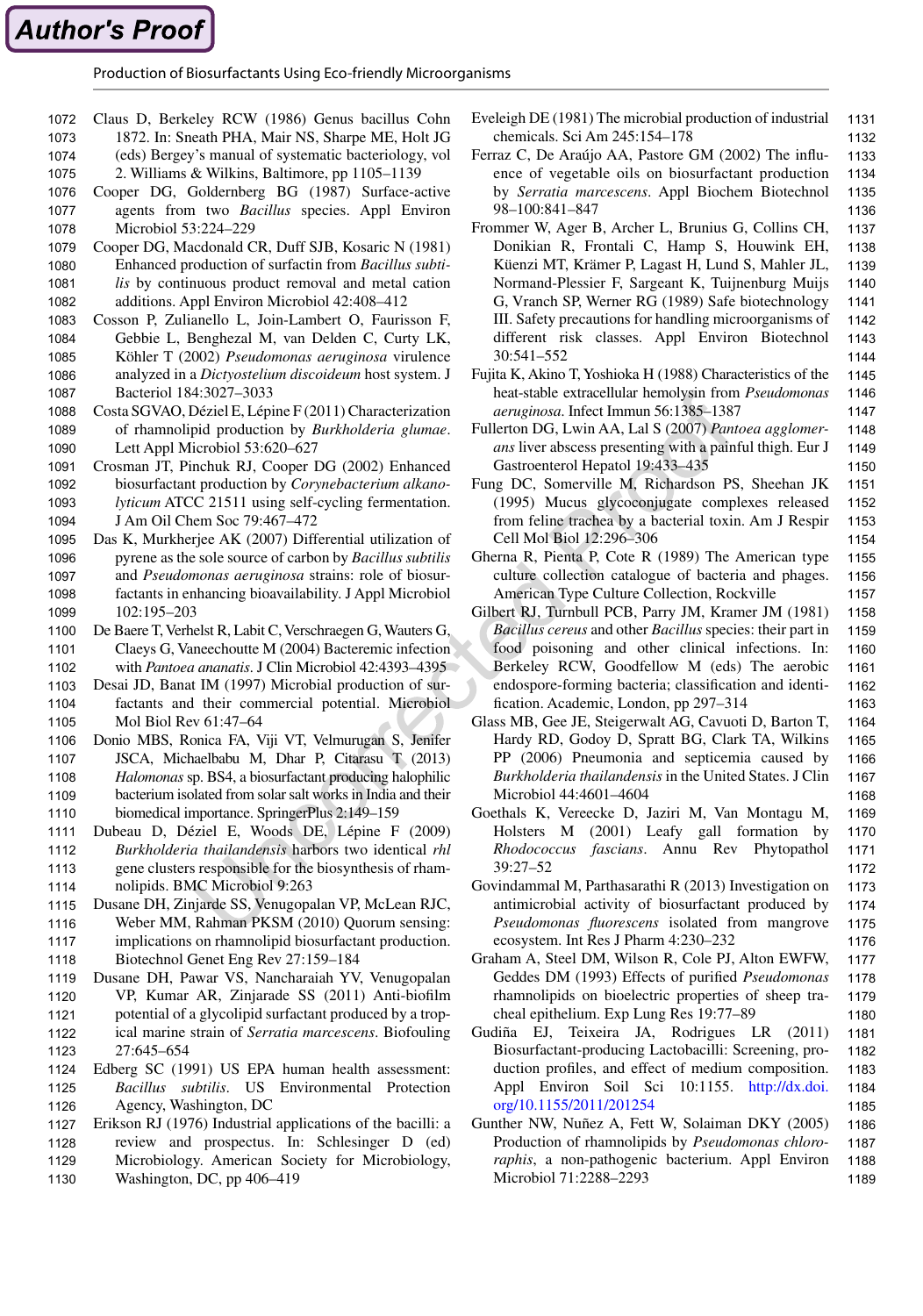- <span id="page-17-0"></span>Gutierrez T, Berry D, Yang T, Mishamandani S, McKay L, 1190
- Teske A, Aitken MD (2013) Role of bacterial exopoly-1191
- saccharides (EPS) in the fate of the oil released during the deepwater horizon oil spill. PLoS One 8(6):e67717. 1192 1193

doi:[10.1371/journal.pone. 0067717](http://dx.doi.org/10.1371/journal.pone. 0067717) 1194

- Haraga A, West TE, Brittnacher MT, Skerrett SJ, Miller SI 1195
- (2008) *Burkholderia thailandensis* as a model system 1196
- for the study of the virulence-associated type III secretion system of *Burkholderia pseudomallei*. Infect 1197 1198
- Immun 76:5402–5411 1199
- Häussler S, Nimtz M, Domke T, Wray V, Steinmetz I (1998) Purification and characterization of a cytotoxic exolipid of *Burkholderia pseudomallei*. Infect Immun 66:1588–1593 1200 1201 1202 1203
- Häussler S, Rohde M, von Neuhoff H, Nimtz M, Steinmetz I (2003) Structural and functional cellular changes induced by *Burkholderia pseudomallei* rhamnolipid. Infect Immun 71:2970–2975 1204 1205 1206 1207
- Hayes D Jr, Murphy BS, Kuhn RJ, Anstead MI, Feola DJ (2009) Mucoid *Inquilinus limosus* in a young adult with cystic fibrosis. Pediatr Pulmonol 44:619–621 1208 1209 1210
- Heyd M, Franzreb M, Hausmann R, Syldatk C, Berensmeier S (2007) Integral continuous microbial rhamnolipid production. J Biotechnol 131:S77 1211 1212 1213
- Heyd M, Kohnert A, Tan TH, Nusser M, Kirschhöfer F, Brenner-Weiss G, Franzreb M, Berensmeier S (2008) Development and trends of biosurfactant analysis and purification using rhamnolipids as an example. Anal Bioanal Chem 391:1579–1590 1214 1215 1216 1217 1218
- Hörmann B, Müller MM, Syldatk C, Hausmann R (2010) Rhamnolipid production by *Burkholderia plantarii* DSM 9509<sup>T</sup> . Eur J Lipid Sci Technol 112:674–680 1219 1220 1221
- Hošaková M, Schreiberová O, Ježdik R, Chudoba J, Mosák J, Sigler K, Řezanka T (2013) Characterization of rhamnolipids produced by non-pathogenic *Acinetobacter* and *Enterobacter* bacteria. Bioresour Technol 130:510–516 1222 1223 1224 1225 1226
- Howe J, Bauer J, Andrä J, Schromm AB, Ernst M, Rössle M, Zähringer U, Rademann J, Brandenburg K (2006) Biophysical characterization of synthetic rhamnolipids. FEBS J 273:5101–5112 1227 1228 1229 1230
- Hutkins R (2002) Streptococcus thermophiles LMD-9. JGI Microbes 1231 1232
- Ibrahim ML, Ijah UJJ, Manga SB, Bilbis LS, Umar S (2013) Production and partial characterization of biosurfactant produced by crude oil degrading bacteria. Int Biodeterior Biodegrad 81:28–34 1233 1234 1235 1236
- Ihde DC, Armstrong D (1973) Clinical spectrum of infection due to *Bacillus* species. Am J Med 55:839–845 1237 1238
- Isoda H, Kitamoto D, Shinmoto H, Matsumura M, Nakahara T (1997) Microbial extracellular glycolipid induction of differentiation and inhibition of the protein kinase C activity of human promyelocytic leukemia cell line HL60. Biosci Biotechnol Biochem 61:609–614 1239 1240 1241 1242 1243 1244
- Jacobucci DFC, de Godoy Oriani MR, Durrant LR (2009) 1245
- Reducing COD level on oily effluent by utilizing biosurfactant-producing bacteria. Braz Arch Biol Technol 52:1037–1042 1246 1247 1248
- Jain RM, Mody K, Mishra A, Jha B (2012) Isolation and structural characterization of biosurfactant produced by an alkaliphilic bacterium *Cronobacter sakazakii* isolated from oil contaminated wastewater. Carbohydr Polym 87:2320–2326 1249 1250 1251 1252 1253
- Jamal P, Nawawi W, Fazli WMFW, Md Zahangir A (2012) Optimum medium components for biosurfactant production by *Klebsiella pneumoniae* WMF02 utilizing sludge palm oil as a substrate. Aust J Basic Appl Sci 6:100–108 1254 1255 1256 1257 1258
- Janek T, Łukaszewicz M, Krasowska A (2013) Identification and characterization of biosurfactants produced by the arctic bacterium *Pseudomonas putida* BD2. Colloids Surf B: Biointerfaces 110:379–386 1259 1260 1261 1262
- Jensen PØ, Bjarnsholt T, Phipps R, Rasmussen TB, Calum H, Christoffersen L, Moser C, Williams P, Pressler T, Givskov M, Hoiby N (2007) Rapid necrotic killing of polymorphonuclear leukocytes is caused by quorumsensing-controlled production of rhamnolipid by *Pseudomonas aeruginosa*. Microbiology 153:1329–1338 1263 1264 1265 1266 1267 1268 1269
- Johnson MK, Boese-Marrazzo D (1980) Production and properties of heat-stable extracellular hemolysin from *Pseudomonas aeruginosa*. Infect Immun 29:1028–1033 1270 1271 1272
- Joost Wiersinga W, De Vos AF, De Beer R, Wieland CW, Roelofs JJTH, Woods DE, Van Der Poll T (2008) Inflammation patterns induced by different *Burkholderia* species in mice. Cell Microbiol 10:81–87 1273 1274 1275 1276
- Jorfi S, Rezaee A, Mobeh-Ali G-A, Jaafarzadeh NA (2013) Application of biosurfactants produced by *Pseudomonas aeruginosa* SP4 for bioremediation of soils contaminated by pyrene. Soil Sediment Contam 22:890–911 1277 1278 1279 1280 1281
- Joshi SJ, Suthar H, Yadav AK, Hingurao K, Nerurkar A (2013) Occurrence of biosurfactant producing *Bacillus* spp. in diverse habitats. ISRN Biotechnol. [http://](http://dx.doi.org/10.5402/2013/652340) [dx.doi.org/10.5402/2013/652340](http://dx.doi.org/10.5402/2013/652340) 1282

1283 1284 1285

1291 1292 1293

- Kahveci A, Ascioglu E, Tigen E, Ari E, Arikan H, Odabasi Z, Ozener C (2011) Unusual causes of peritonitis in a peritoneal dialysis patient: *Alcaligenes faecalis* and *Pantoea agglomerans*. Ann Clin Microbiol Antimicrob 10:12  $[1200]$ 1286 1287 1288 1289
- Kaliaperumal S, Srinivasan R, Gupta A, Parija SC (2006) Postoperative endophthalmitis due to an unusual pathogen: *Alcaligenes faecalis*. Eye 20:968–969
- Katz E, Demain AL (1977) The peptide antibiotics of *Bacillus*: chemistry, biogenesis, and possible functions. Bacteriol Rev 41:449–474 1294
- Kharazmi A, Bibi Z, Nielsen H, Hoiby N, Döring G (1989) Effect of *Pseudomonas aeruginosa* rhamnolipid on human neutrophil and monocyte function. APMIS 97:1068–1072 1297 1298 1299 1300
- Kiliç AO, Pavlova SI, Ma WG, Tao L (1996) Analysis of *Lactobacillus* phages and bacteriocins in American dairy products and characterization of a phage isolated from yogurt. Appl Environ Microbiol 62:2111–2116 1301 1302 1303 1304
- Kimura N, Hirano S (1988) Inhibitory strains of *Bacillus subtilis* for growth and aflatoxin-production of aflatoxigenic fungi. Agric Biol Chem 52:1173–1179 1305 1306 1307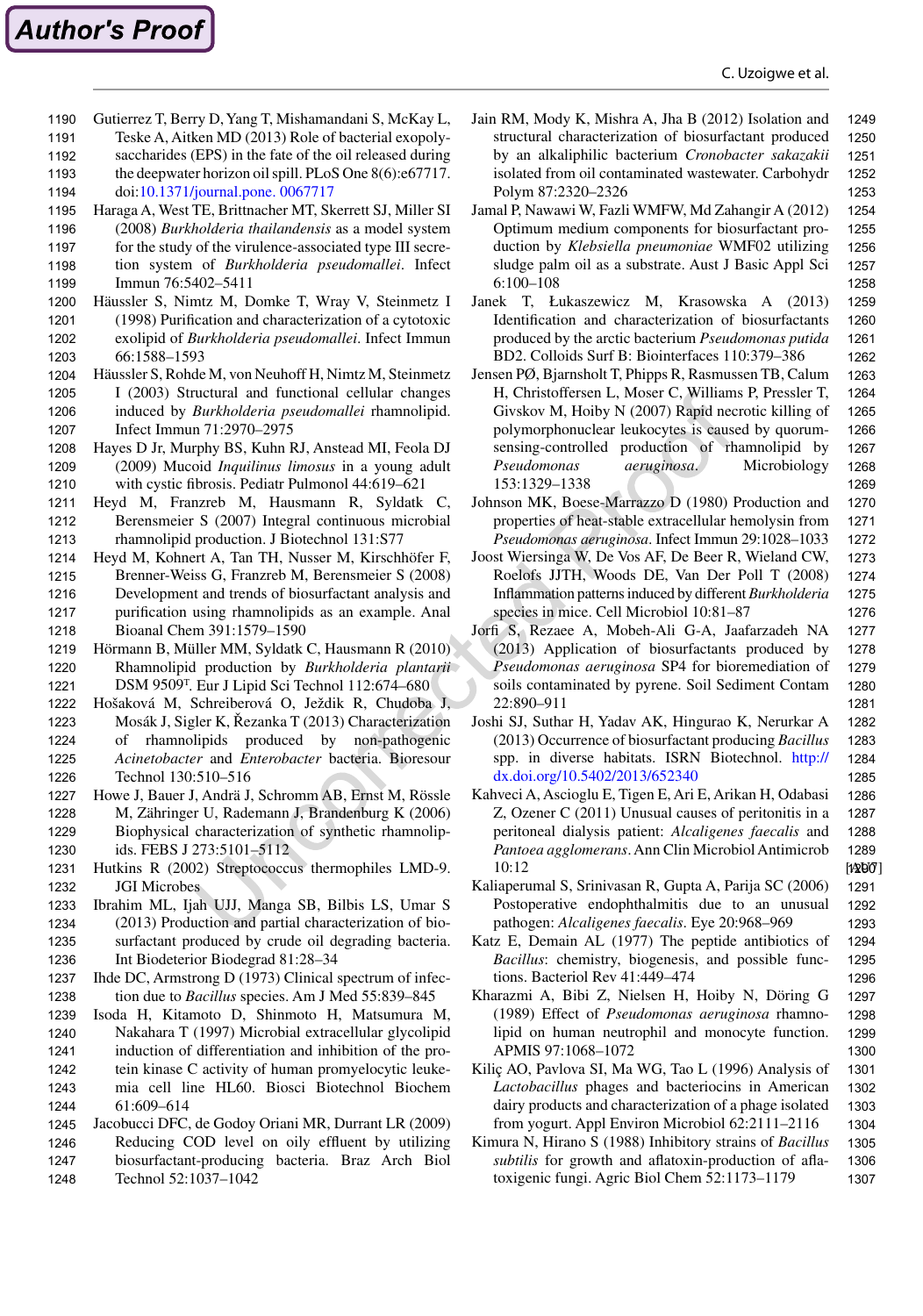<span id="page-18-0"></span>Production of Biosurfactants Using Eco-friendly Microorganisms

- Kiran GS, Sabu A, Selvin J (2010) Synthesis of silver nanoparticles by glycolipid biosurfactant produced 1308 1309
- from marine *Brevibacterium casei* MSA19. J 1310
- Biotechnol 148:221–225 1311
- König B, Bergmann U, König W (1992) Induction of inflammatory mediators release (serotonin and 12-hydroxyeicosatetraenoic acid) from human platelets by *Pseudomonas aeruginosa* glycolipid. Infect 1312 1313 1314 1315
- Immun 60:3150–3155 1316
- Koo H-S, Kim J-S, Eom J-S, You J-Y, Park J-Y, Kim H-S, Song W, Cho HC, Lee KM (2006) Pseudooutbreak of *Pantoea* species bacteremia associated with contaminated cotton pledgets. Am J Infect Control 34:443–446 1317 1318 1319 1320
- Körner RJ, Nicol A, Reeves DS, MacGowan AP, Hows J (1994) Ciprofloxacin resistant *Serratia marcescens* endocarditis as a complication of non-Hodgkin's lymphoma. J Infect 29:73–76 1321 1322 1323 1324
- Korzybski T, Kowszyk-Gindifer Z, Kurylowicz W (1978) Antibiotics isolated from the genus *Bacillus* (Bacillaceae). In: Antibiotics – origin, nature and properties, vol 3. American Society of Microbiology, Washington, DC, pp 1529–1661 [AB<sub>26</sub>] 1326 1327 1328 1329
- Kownatzki R, Tümmler B, Döring G (1987) Rhamnolipid of *Pseudomonas aeruginosa* on phosphatides and on phospholipase C activity. J Bacteriol 93:670–674 1330 1331 1332
- Kramer JM, Turnbull PCB, Munshi G, Gilbert RJ (1982) Identification and characterization of *Bacillus cereus* and other *Bacillus* species associated with foods and food poisoning. In: Corry JEL et al (eds) Isolation and identification methods for food poisoning organisms. Academic, London 1333 1334 1335 1336 1337 1338
- Kratz A, Greenberg D, Barki Y, Cohen E, Lifshitz M (2003) *Pantoea agglomerans* as a cause of septic arthritis after palm tree thorn injury; case report and literature review. Arch Dis Child 88:542–544 1339 1340 1341 1342
- Lai KK (2001) *Enterobacter sakazakii* infections among neonates, infants, children, and adults: case reports and a review of the literature. Medicine 80:113–122 1343 1344 1345
- Lee M, Kim MK, Vancanneyt M, Swings J, Kim S-H, Kang MS, Lee S-T (2005) *Tetragenococcus koreensis* sp. nov., a novel rhamnolipid-producing bacterium. Int J Syst Evol Microbiol 55:1409–1413 1346 1347 1348 1349
- Lertpatanasuwan N, Sermsri K, Petkaseam A, Trakulsomboon S, Thamlikitkul V, Suputtamongkol Y (1999) Arabinose-positive *Burkholderia pseudomallei* infection in humans: case report. Clin Infect Dis 28:927–928 1350 1351 1352 1353 1354
- Limbago BM, Rasheed JK, Anderson KF, Zhu W, Kitchel B, Watz N, Munro S, Gans H, Banaei N, Kallen AJ (2012) IMP-producing carbapenem-resistant *Klebsiella pneumoniae* in the United States. J Clin Microbiol 49:4239–4245 1355 1356 1357 1358 1359
- Llamas I, del Moral A, Martnez-Checa F, Arco Y, Arias S, Quesada E (2006) *Halomonas maura* is a physiologically versatile bacterium of both ecological and biotechnological interest. Antonie Van Leeuwenhoek 89:395–403 1360 1361 1362 1363 1364
- Loeffler W, Tschen JS-M, Vanittanakom N, Kugler M, Knorpp E, Hsieh T-F, Wu T-G (1986) Antifungal effects 1365 1366

of bacilysin and fengymycin from *Bacillus subtilis* F-29-3: a comparison with activities of other *Bacillus* antibiotics. J Phytopathol 115:204–213 1367 1368 1369

- Logan NA (1988) *Bacillus* species of medical and veterinary importance. J Med Microbiol 25:157–165 1370 1371
- Maneerat S (2005) Production of biosurfactants using substrates from renewable-resources. Songklanakarin J Sci Technol 27:675–683 1372 1373 1374
- McClure CD, Schiller NL (1992) Effects of *Pseudomonas aeruginosa* rhamnolipids on monocyte-derived macrophages. J Leukoc Biol 51:97–102 1375 1376 1377
- McLeod MP, Eltis LD (2008) Genomic insights into the aerobic pathways for degradation of organic pollutants. Microbial biodegradation: genomics and molecular biology. Caister Academic Press. [http://wwwhorizon](http://wwwhorizonpresscom/biod)[presscom/biod](http://wwwhorizonpresscom/biod) 1378 1379 1380 1381 1382
- McLeod MP, Warren RL, Hsiao WWL, Araki N, Myhre M, Fernandes C, Miyazawa D, Wong W, Lillquist AL, Wang D, Dosanjh M, Hara H, Petrescu A, Morin RD, Yang G, Stott JM, Schein JE, Shin H, Smailus D, Siddiqui AS, Marra MA, Jones SJ, Holt R, Brinkman FSL, Miyauchi K, Fukuda M, Davies JE, Mohn WW, Eltis LD (2006) The complete genome of *Rhodococcus* sp. RHA1 provides insights into a catabolic powerhouse. Proc Natl Acad Sci U S A 103:15582–15587 1383 1384 1385 1386 1387 1388 1389 1390 1391
- Mitchell RE, Teh KL (2005) Antibacterial iminopyrrolidines from *Burkholderia plantarii*, a bacterial pathogen of rice. Org Biomol Chem 3:3540–3543 1392

1393 1394 1395

1397

- Mukherjee S, Das P, Sen R (2006) Towards commercial production of microbial surfactants. Trends Biotechnol 24:509–515 1396
- Müller MM, Kügler JH, Henkel M, Gerlitzki M, Hörmann B, Pöhnlein M, Syldatk C, Hausmann R (2012) Rhamnolipids – next generation surfactants? J Biotechnol 162:366–380 1398 1399 1400 1401
- Mulligan CN (2005) Environmental applications of biosurfactants. Environ Pollut 133:183–198
- Mutalik SR, Vaidya BK, Joshi RM, Desai KM, Nene SN (2008) Use of response surface optimization for the production of biosurfactant from *Rhodococcus* spp. MTCC 2574. Bioresour Technol 99:7875–7880
- Natsch A, Gfeller H, Gygax P, Schmid J (2005) Isolation of a bacterial enzyme releasing axillary malodor and its use as a screening target for novel deodorant formulations. Int J Cosmet Sci 27:115–122 1408 1409 1410 1411
- Nayak AS, Vijaykumar MH, Karegoudar TB (2009) Characterization of biosurfactant produced by *Pseudoxanthomonas* sp. PNK-04 and its application in bioremediation. Int Biodeterior Biodegrad 63:73–79 1412 1413 1414 1415
- Nicas TI, Iglewki BH (1985) The contribution of exoproducts to virulence of *Pseudomonas aeruginosa*. Can J Microbiol 31:387–392 1416 1417 1418
- Nitschke M, Pastore GM (2006) Production and properties of a surfactant obtained from *Bacillus subtilis* grown on cassava wastewaters. Bioresour Technol 97:336–341 1419 1420 1421
- Ochsner UA, Reiser J, Fiechter A, Witholt B (1995) Production of *Pseudomonas aeruginosa* rhamnolipid biosurfactants in heterologous hosts. Appl Environ Microbiol 61:3503–3506 1422 1423 1424 1425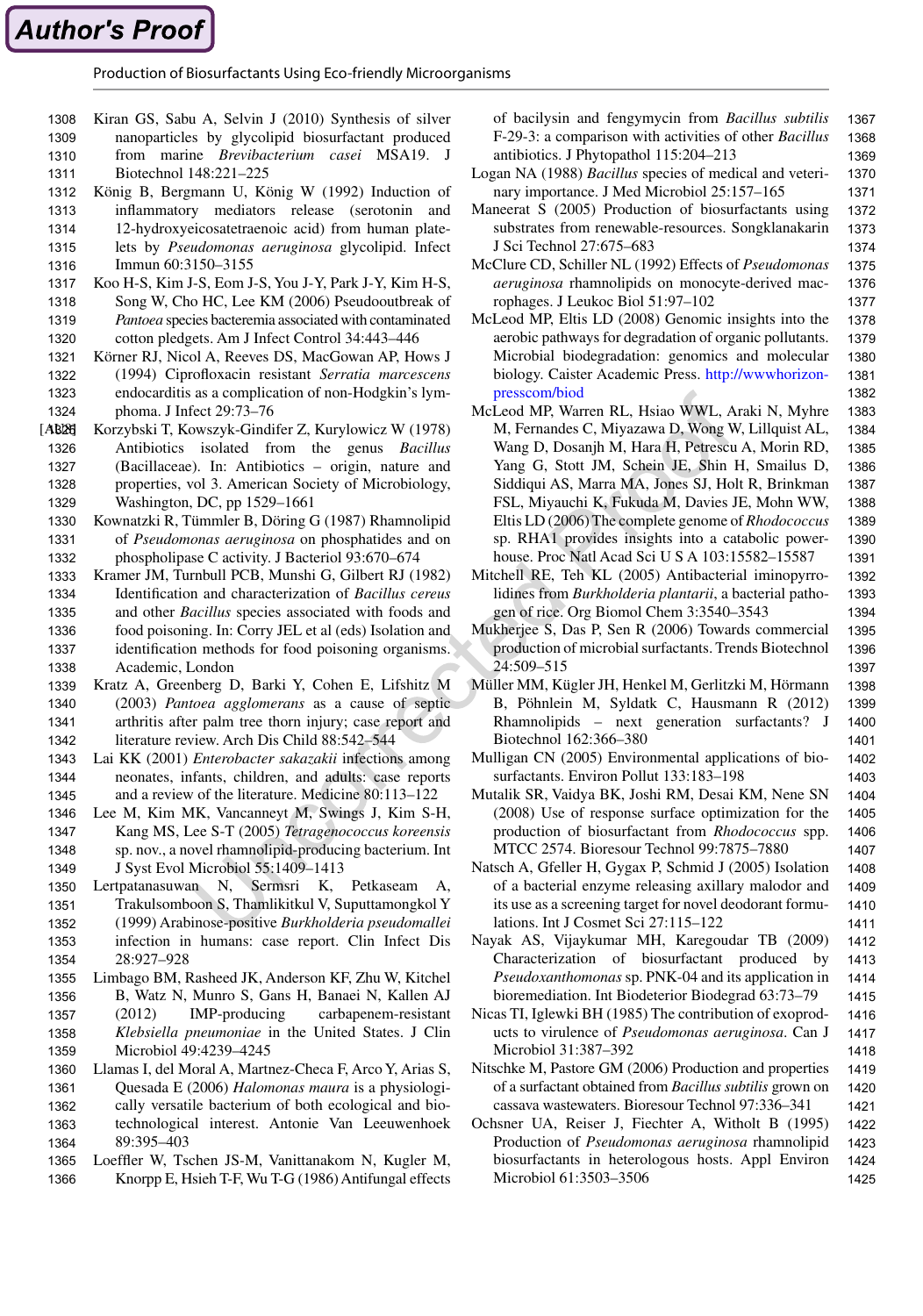Oliveira FJS, Vazquez L, de Campos NP, de França FP (2009) Production of rhamnolipids by *Pseudomonas alcaligenes* strain. Process Biochem 44:383–389 1426 1427 1428

<span id="page-19-0"></span>**Author's Proof** 

- Pacheco GJ, Ciapina EMP, de Barros GE, Junior NP (2010) Biosurfactant production by *Rhodococcus erythropolis* and its application to oil removal. Braz J Microbiol 41:685–693 1429 1430 1431 1432
- Pal RB, Kale VV (1981) *Acinetobacter calcoaceticus*: an important opportunistic pathogen. J Postgrad Med 27:218–221 1433 1434 1435
- Pantazaki AA, Dimopoulou MI, Simou OM, Pritsa AA (2010) Sunflower seed oil and oleic acid utilization for the production of rhamnolipids by *Thermus thermophilus* HB8. Appl Microbiol Biotechnol 88:939–951 1436 1437 1438 1439
- Paulsen IT, Press CM, Ravel J, Kobayashi DY, Myers GSA, Mavrodi DV, DeBoy RT, Seshadri R, Ren Q, Madupu R, Dodson RJ, Durkin AS, Brinkac LM, 1440 1441 1442
- Daugherty SC, Sullivan SA, Rosovitz MJ, Gwinn ML, 1443
- Zhou L, Schneider DJ, Cartinhour SW, Nelson WC, 1444
- Weidman J, Watkins K, Tran K, Khouri H, Pierson 1445
- EA, Pierson LS III, Thomashow LS, Loper JE (2005) 1446 1447
- Complete genome sequence of the plant commensal *Pseudomonas fluorescens* Pf-5. Nat Biotechnol 1448
- 23:873–878 1449
- Pelaez AI, Grrcia-Suarez MM, Manteca A, Melon O, Aranaz C, Cimadevilla R, Mendez FJ, Vazquez F (2009) A fatal case of *Nocardia otitidiscaviarum* pulmonary infection and brain abscess: taxonomic characterization by molecular techniques. Ann Clin Microbiol Antimicrob 8:11. doi[:10.1186/1476-0711-8-11](http://dx.doi.org/10.1186/1476-0711-8-11) 1450 1451 1452 1453 1454 1455
- Peypoux F, Bonmatin JM, Wallach J (1999) Recent trends in the biochemistry of surfactin. Appl Microbiol 1456 1457
- Biotechnol 51:553–563 Philp JC, Kuyukina MS, Ivshina IB, Dunbar SA, Christofi 1458 1459
- N, Lang S, Wray V (2002) Alkanotrophic *Rhodococcus ruber* as a biosurfactant producer. Appl Microbiol Biotechnol 59:318–324 1460 1461 1462
- Pirog TP, Antonyuk SI, Karpenko YV, Shevchuk TA (2009) The influence of conditions of *Acinetobacter calcoaceticus* K-4 strain cultivation on surface-active substances synthesis. Appl Biochem Microbiol 45:272–278 1463 1464 1465 1466 1467
- Pirog T, Sofilkanych A, Konon A, Shevchuk T, Ivanov S (2013) Intensification of surfactants' synthesis by *Rhodococcus erythropolis* IMV Ac-5017, *Acinetobacter calcoaceticus* IMV B-7241 and *Nocardia vaccinii* K-8 on fried oil and glycerol containing medium. Food Bioprod Process 91:149–157 1468 1469 1470 1471 1472 1473
- Poli A, Kazak H, Gürleyendağ B, Tommonaro G, Pieretti G, Öner ET, Nicolaus B (2009) High level synthesis of levan by a novel *Halomonas* species growing on 1474 1475 1476
- defined media. Carbohydr Polym 78:651–657 Pornsunthorntawee O, Arttaweeporn N, Paisanjit S, 1477 1478
- Somboonthanate P, Abe M, Rujiravanit R, Chavadej S (2008) Isolation and comparison of biosurfactants produced by *Bacillus subtilis* PT2 and *Pseudomonas aeruginosa* SP4 for microbial surfactant-enhanced oil recovery. Biochem Eng J 42:172–179 1479 1480 1481 1482 1483
- Rabiei A, Sharifinik M, Niazi A, Hashemi A, Ayatollahi S (2013) Core flooding tests to investigate the effects of 1484 1485

IFT reduction and wettability alteration on oil recovery during MEOR process in an Iranian oil reservoir. Appl Microbiol Biotechnol 97:5979–5991 1486 1487 1488

- Rahman PKSM, Gakpe E (2008) Production, characterisation and applications of biosurfactants – review. Biotechnology 7:360–370 1489 1490 1491
- Rahman KSM, Rahman TJ, McClean S, Marchant R, Banat IM (2002) Rhamnolipid biosurfactants production by strains of *Pseudomonas aeruginosa* using low-cost materials. Biotechnol Prog 18:1277–1281 1492 1493 1494 1495 1496
- Rahman KSM, Rahman TJ, Kourkoutas Y, Petsas I, Marchant R, Banat IM (2003) Enhanced bioremediation of *n*-alkane in petroleum sludge using bacterial consortium amended with rhamnolipid and micronutrients. Bioresour Technol 90:159–168 1497 1498 1499 1500 1501
- Rahman PKSM, Pasirayi G, Auger V, Ali Z (2010) Production of rhamnolipid biosurfactants by *Pseudomonas aeruginosa* DS10-129 in a microfluidic bioreactor. Biotechnol Appl Biochem 55:45–52 1502 1503 1504 1505
- Rashid T, Ebringer A (2007) Ankylosing spondylitis is linked to *Klebsiella*- the evidence. Clin Rheumatol 26:858–864 1506 1507 1508
- Read RC, Roberts P, Munro N, Rutman A, Hastie A, Shryock T, Hall R, McDonald-Gibson W, Lund V, Taylor G (1992) Effect of *Pseudomonas aeruginosa* rhamnolipids on mucociliary transport and ciliary beating. J Appl Physiol 72:2271–2277 1509 1510 1511 1512 1513
- Reiling HE, Thanei-Wyss U, Guerra-Santos LH, Hirt R, Käppeli O, Fiechter A (1986) Pilot plant production of rhamnolipid biosurfactant by *Pseudomonas aeruginosa*. Appl Environ Microbiol 51:985–989 1514 1515 1516 1517
- Řezanka T, Siristova L, Sigler K (2011) Rhamnolipidproducing thermophilic bacteria of species *Thermus* and *Meiothermus*. Extremophiles 15:697–709 1518 1519 1520
- Reznik GO, Vishwanath P, Pynn MA, Sitnik JM, Todd JJ, Wu J, Jiang Y, Keenan BG, Castle AB, Haskell RF, Smith TF, Somasundaran P, Jarrell KA (2010) Use of sustainable chemistry to produce an acyl amino acid surfactant. Appl Microbiol Biotechnol 86:1389–1397 1521 1522 1523 1524 1525
- Rodrigues L, Teixeira J, Oliveira R, van der Mei HC (2006a) Response surface optimization of the medium components for the production of biosurfactants by probiotic bacteria. Process Biochem 41:1–10 1526 1527 1528 1529
- Rodrigues LR, Banat IM, Teixeira JA, Oliveira R (2006b) Biosurfactants: potential applications in medicine. J Antimicrob Chemother 57:609–618 1530 1531 1532
- Ron EZ, Rosenberg E (2002) Biosurfactants and oil remediation. Curr Opin Biotechnol 13:249–252 1533 1534
- Rosenberg E, Ron EZ (1999) High- and low-molecularmass microbial surfactants. Appl Microbiol Biotechnol 52:154–162 1535 1536 1537
- Rosenberg E, Schwartz Z, Tenebaum A, Rubinovitz C, Legmann R, Ron EZ (1989) A microbial polymer that changes the surface properties of limestone: effect of biodispersan in grinding limestone and making paper. J Dispers Sci Technol 10:241–250 1538 1539 1540 1541 1542
- Ryan KJ, Ray CG (2004) Sherris medical microbiology, 4th edn. McGraw-Hill, New York. ISBN 08385-8529-9 [1649] 1544 1545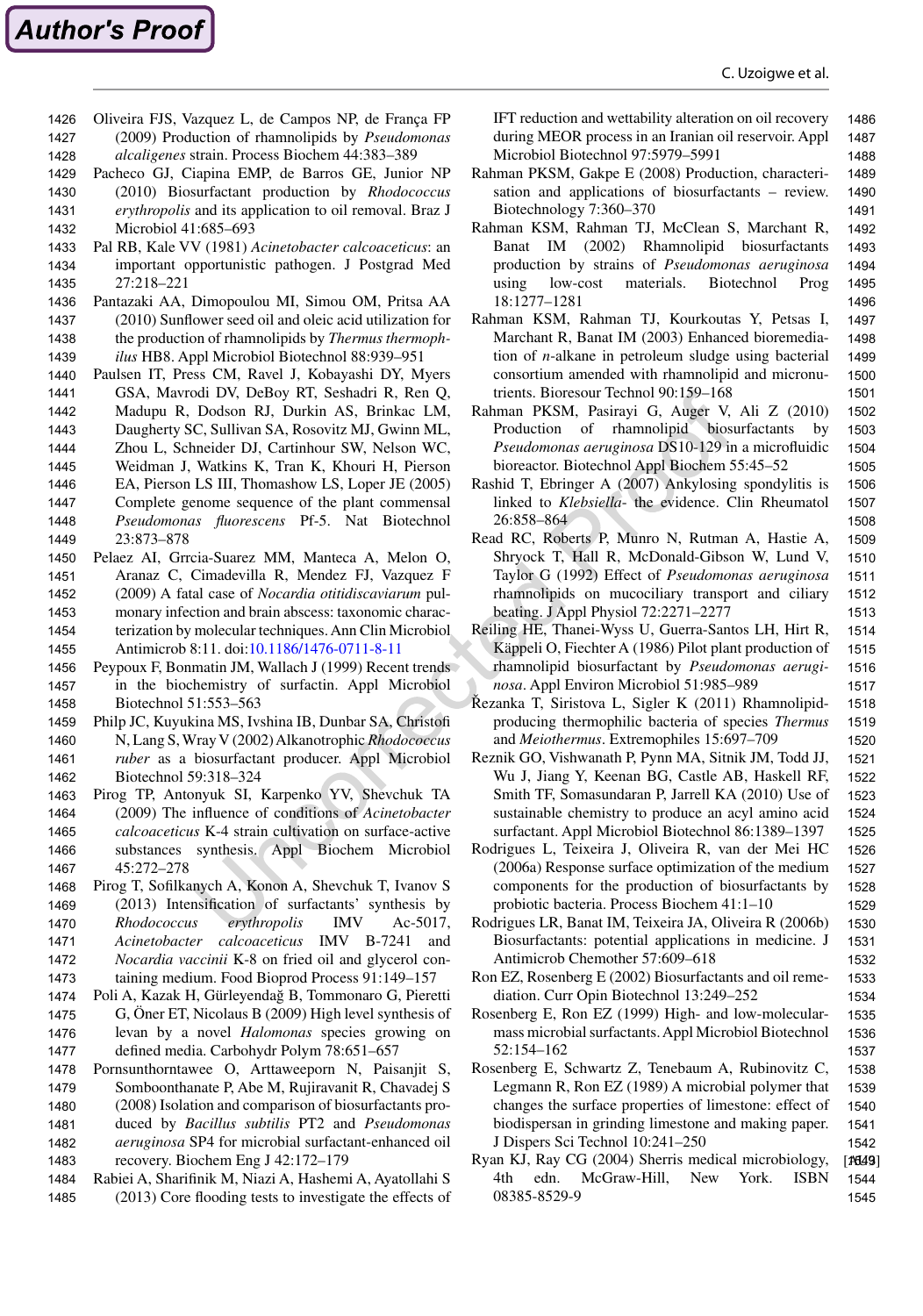<span id="page-20-0"></span>Production of Biosurfactants Using Eco-friendly Microorganisms

- Saimmai A, Udomsilp S, Maneerat S (2013) Production and characterization of biosurfactant from marine bacterium *Inquilinus limosus* KB3 grown on low-cost 1546 1547 1548
- raw materials. Ann Microbiol 63:1327–1339 1549
- Seidel M, Alderwick LJ, Sahm H, Besra GS, Eggeling L (2007) Topology and mutational analysis of the single 1550 1551
- Emb arabinofuranosyltransferase of *Corynebacterium glutamicum* as a model of Emb proteins of 1552 1553
- *Mycobacterium tuberculosis*. Glycobiology 17:210–219 1554
- Sierra G (1960) Hemolytic effect of a glycolipid produced by *Pseudomonas aeruginosa*. Antonie Leeuwenhoek 26:189–192 1555 1556 1557
- Silvi S, Barghini P, Aquilanti A, Juarez-Jimenez B, Fenice M (2013) Physiologic and metabolic characterization of a new marine isolate (BM 39) of *Pantoea* sp. producing high levels of exopolysaccharides. Microb Cell Fact 12:10 1558 1559 1560 1561 1562
- Simmons DG, Davis DE, Rose LP, Gray JG, Luginbuhl GH (1981) *Alcaligenes faecalis*- associated respiratory disease of chickens. Avian Dis 25:610–613 1563 1564 1565
- Smith MD, Angus BJ, Wuthiekanun V, White NJ (1997) Arabinose assimilation defines a non-virulent biotype of *Burkholderia pseudomallei*. Infect Immun 65:4319–4321 1566 1567 1568 1569
- Soberón-Chávez G, Lépine F, Déziel E (2005) Production of rhamnolipids by *Pseudomonas aeruginosa*. Appl Microbiol Biotechnol 68:718–725 1570 1571 1572
- St Denis M, Ramotar K, Vandemheen K, Tullis E, Ferris W, Chan F, Lee C, Slinger R, Aaron SD (2007) Infection with *Burkholderia cepacia* complex bacteria and pulmonary exacerbation of cystic fibrosis. Chest 131:1188–1196 1573 1574 1575 1576 1577
- Stevens DA, Hamilton JR, Johnson N, Kim KK, Lee J-S (2009) *Halomonas*, a newly recognized human pathogen causing infections and contamination in a dialysis center: three new species. Medicine 88:244–249 1578 1579 1580 1581
- Stoimenova E, Vasileva-Tonkova E, Sotirova A, Galabova D, Lalchev Z (2009) Evaluation of different carbon sources for growth and biosurfactant production by *Pseudomonas fluorescens* isolated from wastewaters. Z Naturforsh C 64:96–102 1582 1583 1584 1585 1586
- Stover CK, Pham XQ, Erwim AL, Mizoguchi SD, Warrener P, Hickey MJ, Brinkman FSL, Hufnagle WO, Kowalik DJ, Lagrou M, Garber RL, Goltry L, Tolentino E, Westbrock-Wadman S, Yuan Y, Brody LL, Coulter SN, Folger KR, Kas A, Larbig K, Lim R, Smith K, Spencer D, Wong GK-S, Wu Z, Paulsen IT, 1587 1588 1589 1590 1591 1592
- Reizer J, Saier MH, Hancock REW, Lory S, Olson MV 1593
- (2000) Complete genome sequence of *Pseudomonas aeruginosa* PAO1, an opportunistic pathogen. Nature 406:959–964 1594 1595 1596
- Stutts MJ, Schwab JH, Chen MG, Knowles MR, Boucher RC (1986) Effects of *Pseudomonas aeruginosa* on bronchial epithelial ion transport. Am Rev Respir Dis 134:17–21 1597 1598 1599 1600
- Tahmourespour A, Salehi R, Kermanshahi RK (2011) *Lactobacillus acidophilus*-derived biosurfactant effect on *gtfB* and *gtfC* expression level in *Streptococcus mutans* biofilm cells. Braz J Microbiol 42:330–339 1601 1602 1603 1604
- Tavares LFD, Silva PM, Junqueira M, Mariano DCO, Nogueira FCS, Domont GB, Freire DMG, Neves BC (2013) Characterization of rhamnolipids produced by wild-type and engineered *Burkholderia kururiensis*. Appl Microbiol Biotechnol 97:1909–1921 1605 1606 1607 1608 1609 1610
- Taylor JR, Mitchell D (2007) The wonder of probiotics. St Martin's Press, New York 1611 1612
- Thavasi R, Jayalakshmi S, Balasubramanian T, Banat IM (2007) Biosurfactant production by *Corynebacterium kutscheri* from waste motor lubricant oil and peanut oil cake. Lett Appl Microbiol 45:686–691 1613 1614 1615 1616
- Thavasi R, Jayalakshmi S, Banat IM (2011a) Application of biosurfactant produced from peanut oil cake by *Lactobacillus delbrueckii* in biodegradation of crude oil. Bioresour Technol 102:3366–3372 1617 1618 1619 1620
- Thavasi R, Subramanyam Nambaru VRM, Jayalakshmi S, Balasubramanian T, Banat IM (2011b) Biosurfactant production by *Pseudomonas aeruginosa* from renewable resources. Indian J Microbiol 51:30–36 1621 1622 1623 1624
- Toribio J, Escalante AE, Soberón-Chávez G (2010) Rhamnolipids: production in bacteria other than *Pseudomonas aeruginosa*. Eur J Lipid Sci Technol 112:1082–1087 1625 1626 1627 1628
- Tuleva BK, Ivanov GR, Christova NE (2002) Biosurfactant production by a new *Pseudomonas putida* strain. Z Naturforsch C 57:356–360 1629 1630 1631

1650

- Tümmler B, Koopmann U, Grothues D, Weissbrodt H, Steinkamp G, von der Hardt H (1991) Nosocomial acquisition of *Pseudomonas aeruginosa* by cystic fibrosis patients. J Clin Microbiol 29:1265–1267
- Urakami T, Ito-Yoshida C, Araki H, Kijima T, Suzuki K-I, Komagata K (1994) Transfer of *Pseudomonas plantarii* and *Pseudomonas glumae* to *Burkholderia* as *Burkholderia* spp. and description of *Burkholderia vandii* sp. nov. Int J Syst Evol Bacteriol 44:235–245 1636 1637 1638 1639 1640
- US Department of Health and Human Services (1986) NIH guidelines for research involving recombinant DNA molecules; Notice 51 FR 16958
- US Environmental Protection agency (1997) *Bacillus licheniformis* final risk assessment. [http://epagov/bio](http://epagov/biotech_rule/pubs/fra/fra005htm)[tech\\_rule/pubs/fra/fra005htm](http://epagov/biotech_rule/pubs/fra/fra005htm)
- Van Bogaert INA, Saerens K, De Muynck C, Develter D, Soetaert W, Vandamme EJ (2007) Microbial production and application of sophorolipids. Appl Microbiol Biotechnol 76:23–34 1649
- van der Geize R, Dijkhuizen L (2004) Harnessing the catabolic diversity of *Rhodococci* for environmental and biotechnological applications. Curr Opin Microbiol 7:255–261 1651 1652 1653 1654
- Vasileva-Tonkova E, Gesheva V (2007) Biosurfactant production by Antarctic facultative anaerobe *Pantoea* sp. during growth on hydrocarbons. Curr Microbiol 54:136–141
- Vasileva-Tonkova E, Galabova D, Stoimenova E, Lalchev Z (2006) Production and properties of biosurfactants from a newly isolated *Pseudomonas fluorescens* HW-6 growing on hexadecane. Z Naturforsch 61:553–559 1659 1660 1661 1662 1663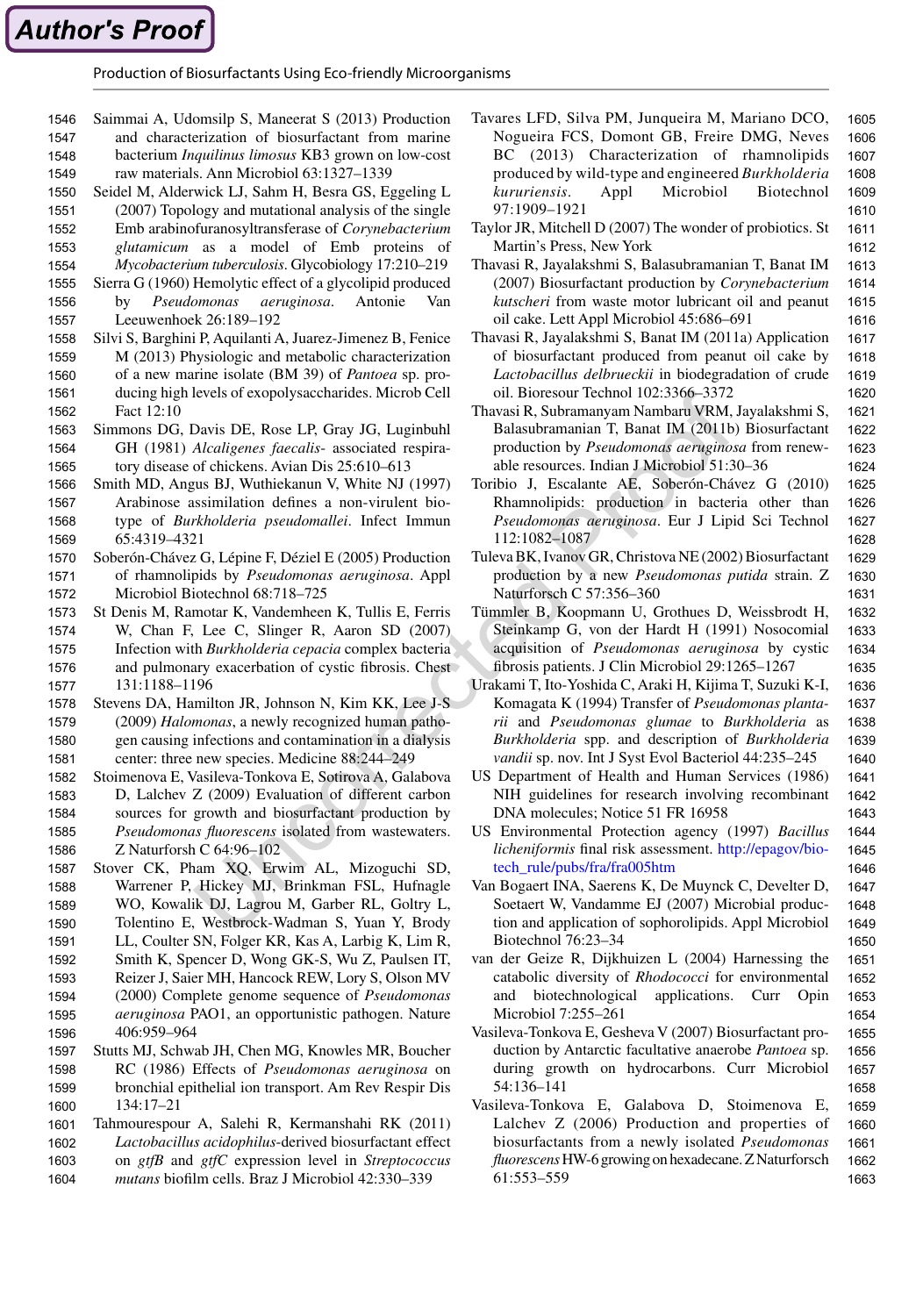1681

von Graevenitz A, Bowman J, del Notaro C, Ritzler M (2000) Human infection with *Halomonas venusta* following fish bite. J Clin Microbiol 38:3123–3124

<span id="page-21-0"></span>**Author's Proof** 

- Vyas TK, Dave BP (2011) Production of biosurfactant by *Nocardia otitidiscaviarum* and its role in biodegradation of crude oil. Int J Environ Sci Technol 8:425–432
- Walter V (2009) New approaches for the economic production of rhamnolipid biosurfactants from renewable resources. Dissertation, Karlsruhe Institute of Technology, Germany
- Wang Q, Fang X, Bai B, Liang X, Shuler PJ, Goddard WA III, Tang Y (2007) Engineering bacteria for production of rhamnolipid as an agent for enhanced oil recovery. Biotechnol Bioeng 98:842–853
- Wei Y-H, Lai H-C, Chen S-Y, Yeh M-S, Chang J-S (2004) Biosurfactant production by *Serratia marcescens* SS-1 and its isogenic strain SMΔR defective in SpnR, a quorum-sensing LuxR family protein. Biotechnol Lett 26:799–802
- Wellinghausen N, Andreas E, Sommerburg O (2005) *Inquilinus limosus* in patients with cystic fibrosis in Germany. Emerg Infect Dis 11:457–459
- Wiens GD, Rockey DD, Wu Z, Chang J, Levy R, Crane S, Chen DS, Capri GR, Burnett JR, Sudheesh PS, Schipma MJ, Burd H, Bhattacharyya A, Rhodes LD, Kaul R, Strom MS (2008) Genome sequence of the fish pathogen *Renibacterium salmoninarum* suggests reductive evolution away from an environmental *Arthrobacter* ancestor. J Bacteriol 190:6970–6982
- Wittgens A, Tiso T, Arndt TT, Wenk P, Hemmerich J, Müller C, Wichmann R, Küpper B, Zwick M, Wilhelm S, Hausmann R, Syldatk C, Rosenau F, Blank LM (2011) Growth independent rhamnolipid production

from glucose using the non-pathogenic *Pseudomonas putida* KT2440. Microb Cell Fact 10:80 1664 1665

- Wuthiekanun V, Smith MD, Dance DAB, Walsh AL, Pitt TL, White NJ (1996) Biochemical characteristics of clinical and environmental isolates of *Burkholderia pseudomallei*. J Med Microbiol 45:408–412 1666 1667 1668 1669
- Yalçin E, Ergene A (2010) Preliminary characterization of biosurfactant produced by microorganisms isolated from refinery wastewaters. Environ Technol 31:225–232 1*600* 1604 1608 1608
- Zaragoza A, Teruel JA, Aranda FJ, Ortiz A (2013) Interaction of trehalose lipid biosurfactant produced by *Rhodococcus erythropolis* 51T7 with a secretory phospholipase A2. J Coll Interf Sci 408:132–137 1674 1608 1676 1677
- Zheng C, Li S, Yu L, Huang L, Wu Q (2009) Study of the biosurfactant-producing profile in a newly isolated *Rhodococcus ruber* strain. Ann Microbiol 59:771–776 1678 1679 1680
- Zhong H, Zeng GM, Yuan XZ, Fu HY, Huang GH, Ren FY (2007) Adsorption of dirhamnolipid on four microorganisms and the effect on cell surface hydrophobicity. Appl Microbiol Biotechnol 77:447–455 1682 1686 1684 1685
- Zimmerman SB, Schwartz CD, Monaghan RL, Pleak BA, Weissberger B, Gilfillan EC, Mochales S, Hernandez S, Currie SA, Tejera E, Stapley EO (1987) Difficidin and oxydifficidin: novel broad spectrum antibacterial antibiotics produced by *Bacillus subtilis*. J Antibiot 40:1677–1681 1686 1687 1688 1689 1690 1691
- Zulianello L, Canard C, Köhler T, Caille D, Lacroix J-S, Meda P (2006) Rhamnolipids are virulence factors that promote early infiltration of primary human airway epithelia by *Pseudomonas aeruginosa*. Infect Immun 74:3134–3147 1692 1696 1694 1695 1696 169716981699170017011702170317041705170617071708170917101711171217131714171517161717171817191720172117221723172417251726172717281729